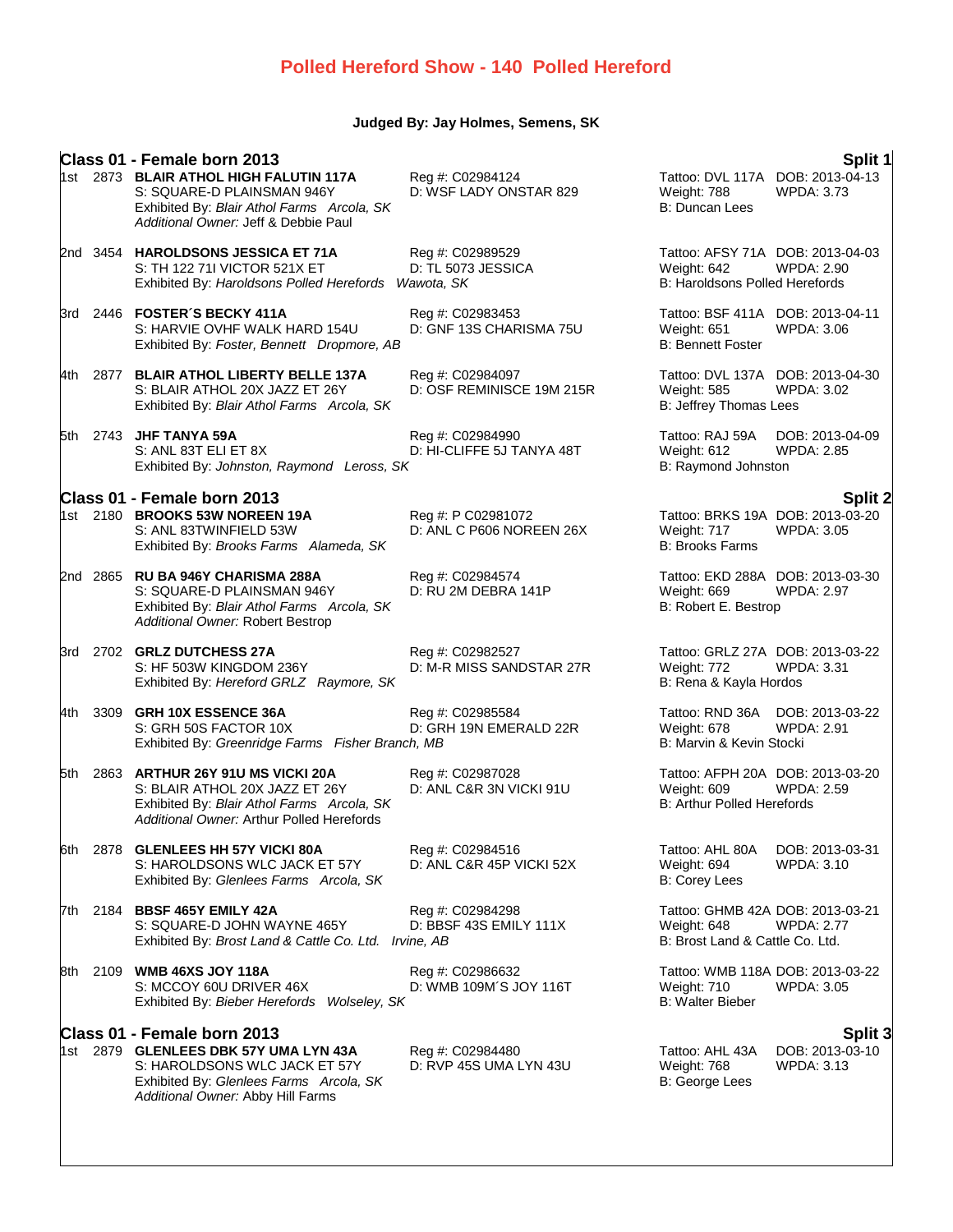|       |          | 2nd 2364 SQUARE-D JANE 957A<br>S: SQUARE-D JOHN WAYNE 465Y<br>Exhibited By: Square D Polled Herefords Langbank, SK<br>Additional Owner: Rider D Herefords, Regina, SK.                                          | Reg #: C02985686<br>D: SQUARE-D JAEDEN 257P         | Weight: 808<br>B: James Spencer Duke                                                 | Tattoo: SAZ 957A DOB: 2013-03-14<br>WPDA: 3.35        |
|-------|----------|-----------------------------------------------------------------------------------------------------------------------------------------------------------------------------------------------------------------|-----------------------------------------------------|--------------------------------------------------------------------------------------|-------------------------------------------------------|
|       |          | 3rd 2362 SQUARE-D REISS 237A<br>S: STAR MARKET INDEX 70X ET<br>Exhibited By: Square D Polled Herefords Langbank, SK<br>Additional Owner: Rider D Herefords, Regina<br>Additional Owner: Mannle Polled Herefords | Reg #: C02985423<br>D: SQUARE-D ELLIE 37T           | Tattoo: SAZ 237A DOB: 2013-03-12<br><b>Weight: 703</b><br>B: James Spencer Duke      | WPDA: 2.89                                            |
| 4th   |          | 2869 ARTHUR 26Y 55W JEWEL 13A<br>S: BLAIR ATHOL 20X JAZZ ET 26Y<br>Exhibited By: Blair Athol Farms Arcola, SK<br>Additional Owner: Arthur Polled Herefords                                                      | Reg #: C02987027<br>D: PCL PRECIOUS LADY 55S 55W    | Tattoo: AFPH 13A DOB: 2013-03-13<br>Weight: 624<br><b>B: Arthur Polled Herefords</b> | <b>WPDA: 2.58</b>                                     |
|       |          | 5th 2107 WMB 485TS JOY 109A<br>S: KJ HVH 33N REDEEM 485T ET<br>Exhibited By: Bieber Herefords Wolseley, SK                                                                                                      | Reg #: C02989544<br>D: WMB 43U'S JOY 114Y           | Weight: 706<br><b>B: Walter Bieber</b>                                               | Tattoo: WMB 109A DOB: 2013-03-14<br><b>WPDA: 2.93</b> |
|       |          | 6th 2106 HDB 485TS TOFFEE 308A<br>S: KJ HVH 33N REDEEM 485T ET<br>Exhibited By: Bieber Herefords Wolseley, SK                                                                                                   | Reg #: C02989537<br>D: HDB TOFFEE 337S              | Tattoo: HDB 308A DOB: 2013-03-09<br>Weight: 754<br><b>B: Herman Bieber</b>           | <b>WPDA: 3.07</b>                                     |
|       |          | Class 01 - Female born 2013<br>1st 3458 HAROLDSONS MIRA ET 31A<br>S: TH 71U 719T MR HEREFORD 11X<br>Exhibited By: Haroldsons Polled Herefords Wawota, SK<br>Additional Owner: Warnyca Land & Cattle Co.         | Reg #: C02989548<br>D: HAROLDSONS 37H MIRA ET 62K   | Tattoo: AFSY 31A DOB: 2013-03-06<br>Weight: 868<br>B: Haroldsons Polled Herefords    | <b>Split 4</b><br><b>WPDA: 3.49</b>                   |
|       | 2nd 3281 | <b>CCR 212X BONITA 307A</b><br>S: NJW 78P 4037 DURANGO 212X<br>Exhibited By: Copper Creek Ranch Princeton, BC                                                                                                   | Reg #: C02983716<br>D: CCR 29F BONITA ET 314T       | Tattoo: CC 307A<br>Weight: 704<br>B: Copper Creek Ranch                              | DOB: 2013-03-07<br><b>WPDA: 2.84</b>                  |
|       |          | 3rd 2772 RSK 6U MISS SUGAR CANE 55A<br>S: RSK 030047 DOWN UNDER 6U<br>Exhibited By: RSK Farms Brandon, MB                                                                                                       | Reg #: PC02985775<br>D: RSK 15T MISS SUGAR CANE 17X | Tattoo: RSK 55A<br>Weight: 688<br><b>B: RSK Farms</b>                                | DOB: 2013-03-07<br><b>WPDA: 2.77</b>                  |
| l4th. |          | 2906 ANL C 425X 33W NANCY ET 46A<br>S: TH 89T 743 UNTAPPED 425X ET<br>Exhibited By: ANL Polled Herefords Steelman, SK<br>Additional Owner: Abbrakadaba Cattle                                                   | Reg #: C02984281<br>D: ANL C P606 NANCY 33W         | Tattoo: KKL 46A<br>Weight: 708<br><b>B: ANL Polled Herefords</b>                     | DOB: 2013-03-07<br><b>WPDA: 2.85</b>                  |
|       | 5th 2781 | <b>RSK 11X MISS SUNSHINE 51A</b><br>S: TH 71U 719T MR HEREFORD 11X<br>Exhibited By: RSK Farms Brandon, MB                                                                                                       | Reg #: PC02985766<br>D: RSK 4L SUNSHINE 25S         | Tattoo: ARSK 51A DOB: 2013-03-06<br>Weight: 750<br>B: RSK Farms                      | <b>WPDA: 3.01</b>                                     |
| 6th   |          | 3419 GLENLEES 68Y KIM 37A<br>S: GLENLEES 50S RINGER 68Y<br>Exhibited By: Webber, Ashtyn Midale, SK                                                                                                              | Reg #: C02984496<br>D: REMITALL KIM ET 121S         | Tattoo: AHL 37A<br>Weight: 775<br>B: Corey George Lees                               | DOB: 2013-03-04<br>WPDA: 3.09                         |
| 7th.  |          | 2963 LV UTA 35A<br>S: LV YABADABADOO L 35Y<br>Exhibited By: LV Farms Ltd. Midale, SK                                                                                                                            | Reg #: C02983878<br>D: LV UTA 167S 2U               | Tattoo: LV 35A<br>Weight: 734<br>B: LV Farms Ltd.                                    | DOB: 2013-03-01<br>WPDA: 2.89                         |
| 8th   |          | 2012 LEVELDALE CONNIE 1Y ET 26A<br>S: PCL Y NOT ME R117 ET 1Y<br>Exhibited By: Leveldale Polled Herefords Douglas, MB                                                                                           | Reg #: C02987770<br>D: MCCOY 32K CONNIE 131N        | Tattoo: LPH 26A<br>Weight: 728<br><b>B: Leveldale Polled Herefords</b>               | DOB: 2013-03-05<br><b>WPDA: 2.91</b>                  |
| 9th.  |          | 2858 C & T R117 AMY ET 25A<br>S: SHF RIB EYE M326 R117<br>Exhibited By: C & T Cattle Co. Arcola, SK                                                                                                             | Reg #: C02988533<br>D: C & T 122L STARLET 9N        | Tattoo: TL 25A<br>Weight: 687<br>B: Doug and Wanda Mann                              | DOB: 2013-03-05<br><b>WPDA: 2.75</b>                  |
|       |          | Class 01 - Female born 2013<br>1st 2141 <b>BLAIR'S ET 16R TANYA 4A</b><br>S: HARVIES RAFSTMAN 16R<br>Exhibited By: Blairs. Ag Cattle Co. Lanigan, SK                                                            | Reg#<br>D: WATERGROVE SYNDEY 506T                   | Tattoo: BC 4A<br>Weight: 763<br>B: Blair's.Ag Cattle Co.                             | <b>Split 5</b><br>DOB: 2013-02-26<br>WPDA: 2.97       |
|       |          | 2nd 2696 M-R 32X AMARILLO SKY 84A<br>S: HF 102S LARIAT 32X<br>Exhibited By: Mission Ridge Herefords Raymore, SK                                                                                                 | Reg #: C02980602<br>D: MR MISS 85L WHINNIE 38W      | Tattoo: APKO 84A DOB: 2013-02-21<br>Weight: 742<br>B: Mission Ridge Herefords        | <b>WPDA: 2.83</b>                                     |
|       |          |                                                                                                                                                                                                                 |                                                     |                                                                                      |                                                       |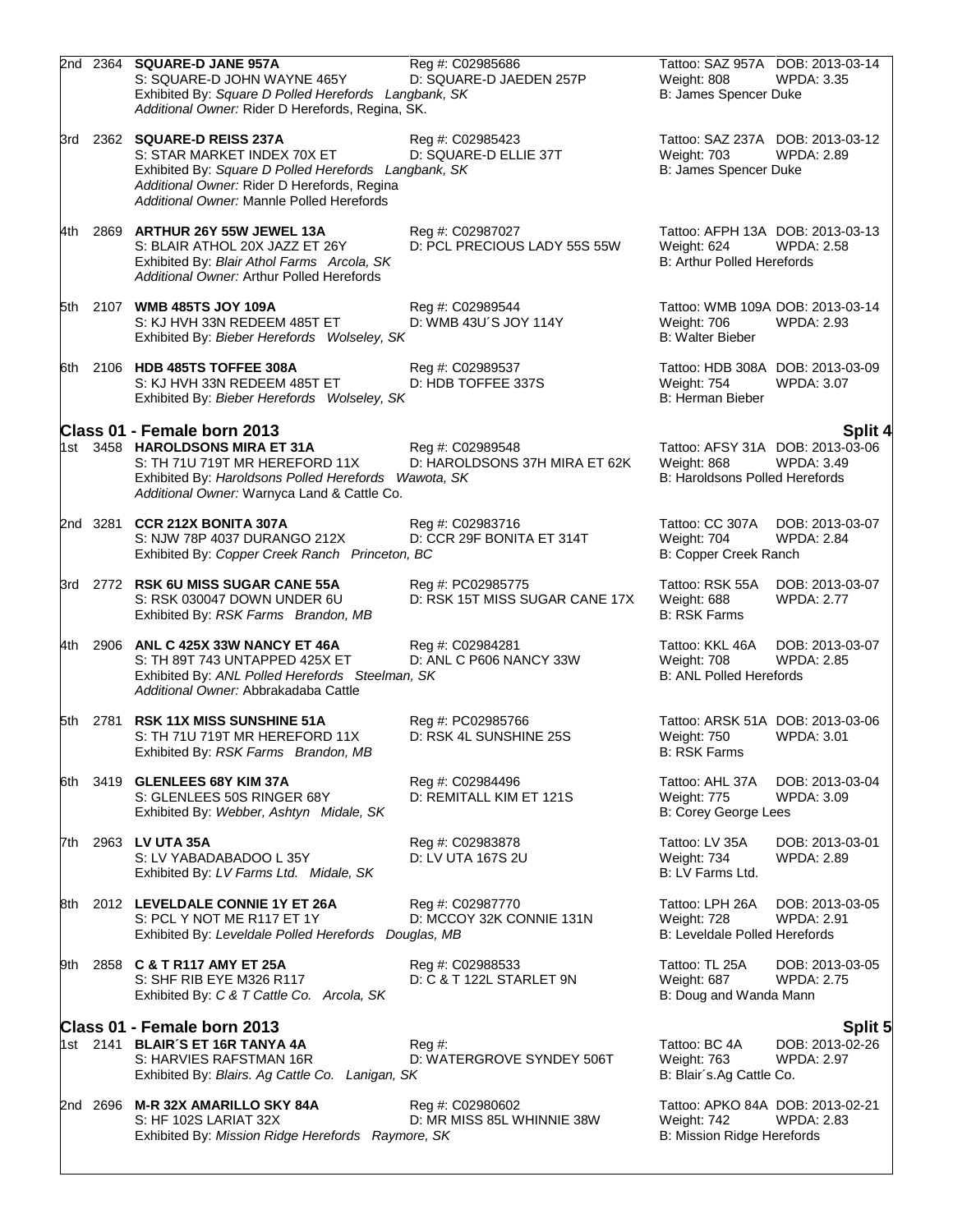|      |          | 3rd 2947 PCL SAMMI 425X 66A<br>S: TH 89T 743 UNTAPPED 425X ET<br>Exhibited By: Phantom Creek Livestock Swift Current, SK                         | Reg #: C02981928<br>D: PCL SAMMI 55S 29W                                      | Tattoo: DAWM 66A DOB: 2013-02-26<br>Weight: 725<br>B: Doug & Wanda Mann            | WPDA: 2.82                           |
|------|----------|--------------------------------------------------------------------------------------------------------------------------------------------------|-------------------------------------------------------------------------------|------------------------------------------------------------------------------------|--------------------------------------|
| 4th  |          | 3070 STANDARD-HILL 167U MEADOW 90A<br>S: HARVIE DAN RICOCHET 167U<br>Exhibited By: Standard Hill Livestock Maidstone, SK                         | Reg #: C02986950<br>D: SQUARE-D ROBERTA 653U                                  | Tattoo: SHL 90A<br>Weight: 679<br>B: Stephen & Christine Myer                      | DOB: 2013-02-24<br>WPDA: 2.62        |
|      | 5th 2930 | <b>J-BAR-B 1X MISS TRIBE 41A</b><br>S: J-BAR-B 52U TOMBSTONE ET 1X<br>Exhibited By: J Bar B Warner, AB<br>Additional Owner: Kyza Taylor          | Reg #: C02981328<br>D: J-BAR-B NITRO MISS TRIBE 33X                           | Tattoo: WBO 41A DOB: 2013-02-19<br>Weight: 876<br>B: John Lutz                     | WPDA: 3.32                           |
|      |          | 6th 3249 SKELTON MARY - JO 3A<br>S: K-COW WIDELOAD 87W {DLF IEF HYF} D: SKELTON KCJ EVE 24X<br>Exhibited By: Skelton Cattle Company Winfield, AB | Reg #: C02988539                                                              | Tattoo: LKL 3A<br>Weight: 818<br>B: Skelton Cattle Company                         | DOB: 2013-02-25<br><b>WPDA: 3.15</b> |
|      |          | 7th 2484 SSAL ALLIE 13A<br>S: SSAL 15W YESMAN 1Y<br>Exhibited By: Six South Acres Ltd. Milestone, SK                                             | Reg #: PC02980269<br>D: SQUARE-D ELLIE 6008S                                  | Tattoo: SSAL 13A DOB: 2013-02-27<br>Weight: 784<br><b>B: Six South Acres</b>       | WPDA: 3.06                           |
|      |          | 8th 2965 LV VICKY L 29A<br>S: TH 98T 755T VICTOR 42Y<br>Exhibited By: LV Farms Ltd. Midale, SK                                                   | Reg #: C02982366<br>D: DXB 10M VICKY 93R                                      | Tattoo: LM 29A<br>Weight: 667<br>B: Logan Martinson                                | DOB: 2013-02-21<br><b>WPDA: 2.55</b> |
|      |          | 9th 3131 REDLINE GRACE 13A<br>S: SQUARE-D TORANT 440T<br>Exhibited By: Redline Livestock Didsbury, AB                                            | Reg #: C02981835<br>D: HAROLDSON'S MARIE 29R 72W                              | Tattoo: RLU 13A<br>Weight: 678<br><b>B: Redline Livestock</b>                      | DOB: 2013-02-27<br><b>WPDA: 2.65</b> |
|      |          | Class 01 - Female born 2013                                                                                                                      |                                                                               |                                                                                    | Split 6                              |
|      |          | 1st 3137 REDLINE HERSHEY 15A<br>S: HARVIE FIELDER 85Y<br>Exhibited By: Redline Livestock Didsbury, AB                                            | Reg #: C02981838<br>D: REDLINE HERSHEY 5X                                     | Tattoo: RLU 15A<br>Weight: 721<br><b>B: Redline Livestock</b>                      | DOB: 2013-02-16<br><b>WPDA: 2.70</b> |
|      | 2nd 3308 | GRH DBK 10X MISS BETTY 18A<br>S: GRH 50S FACTOR 10X<br>Exhibited By: Greenridge Farms Fisher Branch, MB                                          | Reg #: C02984070<br>D: GRH 83T EBONY 3X                                       | Tattoo: RND 18A<br>Weight: 790<br>B: Marvin & Kevin Stocki                         | DOB: 2013-02-16<br>WPDA: 2.96        |
|      |          | 3rd 2187 BBSF 1Y SHEYANNE 41A<br>S: FCC 503W AVENGER 1Y<br>Exhibited By: Brost Land & Cattle Co. Ltd. Irvine, AB                                 | Reg #: C02984297<br>D: BBSF 16R SHEYANNE 47W                                  | Tattoo: GHMB 41A DOB: 2013-02-18<br>Weight: 753<br>B: Brost Land & Cattle Co. Ltd. | <b>WPDA: 2.84</b>                    |
|      | 3rd 2883 | <b>GLENLEES 7101 DAWNE 14A</b><br>S: UPS JT NEON 7101 ET<br>Exhibited By: Glenlees Farms Arcola, SK                                              | Reg #: C02984470<br>D: DXB 75M DAWNE 55P                                      | Tattoo: AHL 14A<br>Weight: 806<br>B: George Lees                                   | DOB: 2013-02-17<br><b>WPDA: 3.03</b> |
| 4th  |          | 2856 C & T 12R ABBY 10A<br>S: GHC CANUCK 12R<br>Exhibited By: C & T Cattle Co. Arcola, SK<br>Additional Owner: Caylynne Brown                    | Reg #: C02986025<br>D: C & T P316 TATUM 41T                                   | Tattoo: TL 10A<br>Weight: 768<br><b>B: Chris Lees</b>                              | DOB: 2013-02-18<br><b>WPDA: 2.90</b> |
| 7th. |          | 3459 HAROLDSONS AD JESSICA T100 4A<br>S: SHF TAHOE R117 T100<br>Exhibited By: Haroldsons Polled Herefords<br>Additional Owner: Anita Doktor      | Reg #: C02981971<br>D: HAROLDSONS WS JESSICA 4T 60X Weight: 697<br>Wawota, SK | Tattoo: AFSY 4A<br>B: Haroldsons Polled Herefords                                  | DOB: 2013-02-16<br><b>WPDA: 2.61</b> |
|      |          | 56th 2667 GH ALLEY TRUST 113A<br>S: NJW 73S M326 TRUST 100W<br>Exhibited By: Hirsche Herefords and Angus LTD High River, AB                      | Reg #: C02987778<br>D: CLF GCC ELLORY U 302                                   | Tattoo: GAH 113A DOB: 2013-02-18<br>Weight: 762<br>B: Clyde J Jones                | <b>WPDA: 2.88</b>                    |
|      |          | 2770 CLAYRIDGE WILMA 63A<br>S: WLB REMBERANDT 83T 37W<br>Exhibited By: Clay Enterprises Wapella, SK                                              | Reg #: C02987040<br>D: BAR-H WILMA 4W                                         | Tattoo: CLAY 63A DOB: 2013-02-17<br>Weight: 676<br><b>B: Mark Knutson</b>          | <b>WPDA: 2.54</b>                    |
|      |          | Class 01 - Female born 2013                                                                                                                      |                                                                               |                                                                                    | <b>Split 7</b>                       |
|      |          | 1st 2610 HARVIE MS UNLIMITED 91A<br>S: HARVIE DAN T-BONE 196T<br>Exhibited By: Harvie Ranching Olds, AB                                          | Reg #: C02980746<br>D: RVP 2013 UNLIMITED 14U                                 | Tattoo: CVIH 91A<br>Weight: 769<br><b>B: Harvie Ranching</b>                       | DOB: 2013-02-11<br><b>WPDA: 2.83</b> |
|      |          | 2nd 3307 GRH W18 CAPRI 17A<br>S: SHF WONDER M326 W18 ET<br>Exhibited By: Greenridge Farms Fisher Branch, MB                                      | Reg #: C02984069<br>D: GRH 4L CHICORY 24T                                     | Tattoo: RND 17A<br>Weight: 875<br>B: Marvin & Kevin Stocki                         | DOB: 2013-02-10<br><b>WPDA: 3.21</b> |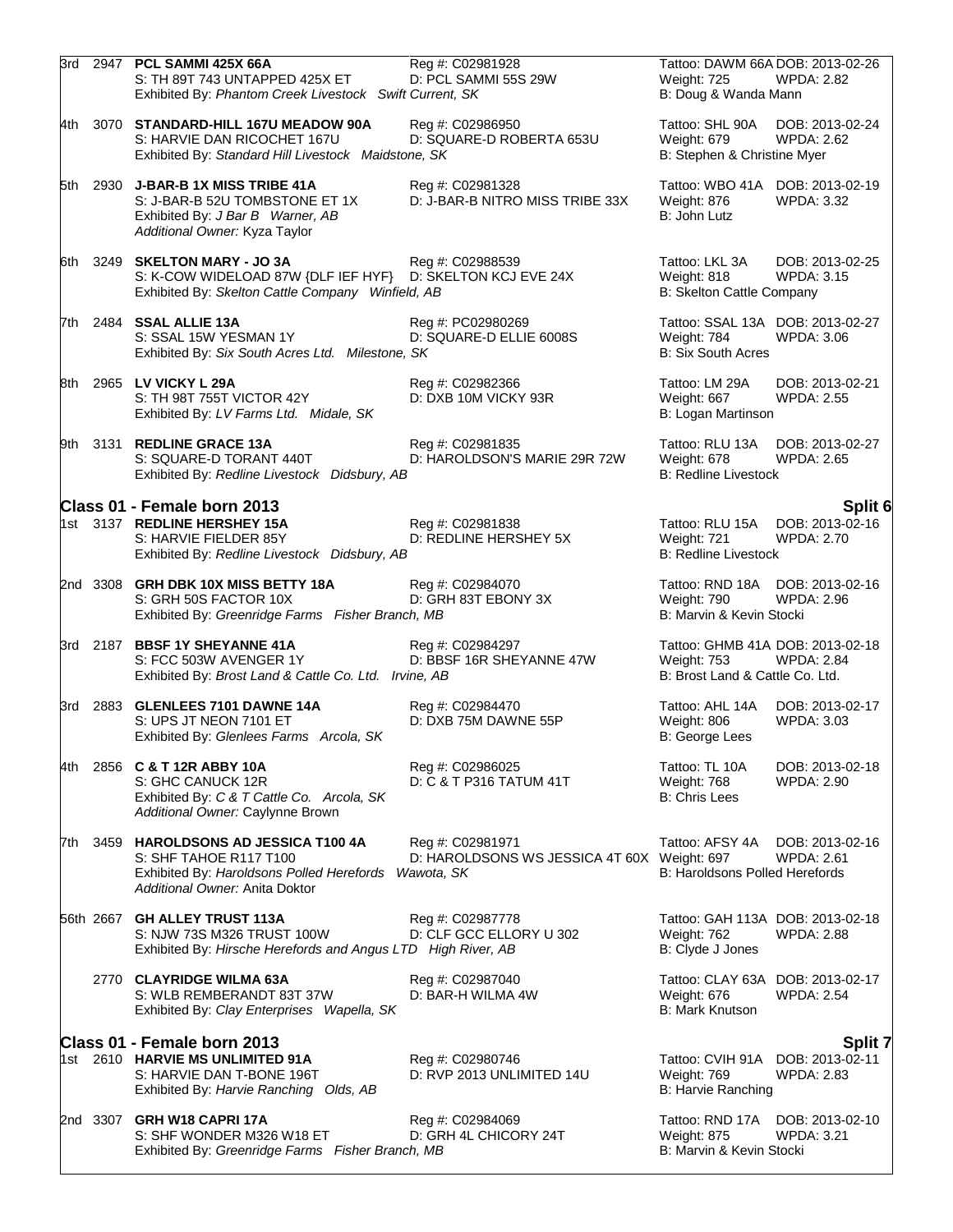| 3rd  |      | 2948 PCL LADY LUCK 118U ET 27A<br>S: MHPH 101S UMPIRE 118U<br>Exhibited By: Phantom Creek Livestock Swift Current, SK                                                                                          | Reg #: C02985562<br>D: PCL LADY LUCK 50S ET 1W          | Tattoo: DAWM 27A DOB: 2013-02-11<br>Weight: 744<br>B: Doug & Wanda Mann         | <b>WPDA: 2.74</b>                                     |
|------|------|----------------------------------------------------------------------------------------------------------------------------------------------------------------------------------------------------------------|---------------------------------------------------------|---------------------------------------------------------------------------------|-------------------------------------------------------|
|      |      | 4th 2780 RSK 7W MISS FIREFLY ET 23A<br>S: HARVIE TAILOR MADE ET 7W<br>Exhibited By: RSK Farms Brandon, MB                                                                                                      | Reg #: PC02986138<br>D: HARVIE DAN MS FIREFLY 69S       | Tattoo: RSK 23A<br>Weight: 814<br>B: Harvie Ranching                            | DOB: 2013-02-10<br><b>WPDA: 2.98</b>                  |
| 5th  |      | 3078 MCCOY 31Y SUSIE 44A<br>S: TH 6M 755T PINNACLE 31Y<br>Exhibited By: McCoy Cattle Co. Milestone, SK                                                                                                         | Reg #: C02981383<br>D: MCCOY R117 SUSIE ET 91X          | Tattoo: ZTM 44A<br>Weight: 710<br>B: McCoy Cattle Co.                           | DOB: 2013-02-10<br>WPDA: 2.60                         |
| 6th. | 2871 | <b>BLAIR ATHOL T PEARL 9A</b><br>S: GLENLEES ECV 75R TONIC 89W<br>Exhibited By: Blair Athol Farms Arcola, SK<br>Additional Owner: Jeff & Debbie Paul                                                           | Reg #: C02984411<br>D: JAC CONNIE ET 18X                | Tattoo: DVL 9A<br>Weight: 681<br><b>B: Charlton Farms</b>                       | DOB: 2013-02-09<br><b>WPDA: 2.49</b>                  |
| 7th  | 3508 | <b>BAR-RZ 100W ANNABEL 40A</b><br>S: NJW 73S M326 TRUST 100W ET<br>Exhibited By: Bar-RZ Fort MacLeod, AB<br>Additional Owner: Geaudreau Hereford Ranch, Oldtown, Idaho                                         | Reg #: C02984934<br>D: BAR-RZ 32J ULANI 65U             | Tattoo: SPH 40A<br>Weight: 896<br>B: Stuart & Sherri Zoeteman                   | DOB: 2013-02-11<br>WPDA: 3.29                         |
| 8th  |      | 2861 C & T 102S BARBIE 1A<br>S: MHPH 13P STETSON 102S<br>Exhibited By: C & T Cattle Co. Arcola, SK<br>Additional Owner: Harlow Lees, Lumsden SK.                                                               | Reg #: C02988644<br>D: C & T P316 SOPHIE 5X             | Tattoo: TL 1A<br>Weight: 739<br><b>B: Chris Lees</b>                            | DOB: 2013-02-09<br><b>WPDA: 2.70</b>                  |
|      |      | 2904 ANL HAROLDSON'S 425X UNITY 5A<br>S: TH 89T 743 UNTAPPED 425X ET<br>Exhibited By: ANL Polled Herefords Steelman, SK<br>Additional Owner: Haroldson's Polled Herefords<br>Additional Owner: Double L Cattle | Reg #: C02981043<br>D: GRH 12T UNITY 32W                | Tattoo: KKL 5A<br>Weight: 621<br><b>B: ANL Polled Herefords</b>                 | DOB: 2013-02-12<br><b>WPDA: 2.29</b>                  |
|      |      | Class 01 - Female born 2013<br>1st 2609 HARVIE MS PRINCESS 69A<br>S: HARVIE HIGH ROLLER ET 66X<br>Exhibited By: Harvie Ranching Olds, AB<br>Additional Owner: HBM Polled Herefords                             | Reg #: C02980730<br>D: HARVIE PRINCESS 78P              | Tattoo: CVIH 69A DOB: 2013-02-05<br>Weight: 852<br>B: Harvie Ranching           | Split 8<br>WPDA: 3.06                                 |
|      |      | 2nd 2753 JJPH 850U 83T STYLE 312A<br>S: WLB ELI 10H 83T<br>Exhibited By: Double J Polled Herefords Maidstone, SK                                                                                               | Reg #: C02985803<br>D: JJPH 584R TRU STYLE 850U         | Tattoo: JX 312A<br>Weight: 878<br>B: Double J Polled Herefords                  | DOB: 2013-02-01<br><b>WPDA: 3.11</b>                  |
|      |      | 3rd 3134 REDLINE DUCHESS 6A<br>S: SQUARE-D TORANT 440T<br>Exhibited By: Redline Livestock Didsbury, AB                                                                                                         | Reg #: C02981822<br>D: HAROLDSON'S GLORIA 13P 6T        | Tattoo: RLU 6A<br>Weight: 816<br><b>B: Redline Livestock</b>                    | DOB: 2013-02-06<br><b>WPDA: 2.95</b>                  |
| 4th  |      | 2924 BARE MISS ANTS IN MY PANTS 11A<br>S: BARE MR YOU TUBE 4Y<br>Exhibited By: Barefoot Polled Herefords Foisy, AB                                                                                             | Reg #: C02982147<br>D: FCC 40U PARADISE 5X              | <b>Weight: 705</b><br>B: Larissa Lupul                                          | Tattoo: BARE 11A DOB: 2013-02-04<br><b>WPDA: 2.53</b> |
| 5th  |      | 2633 DOUBLE DEUCE AULIE 723A<br>S: FCC 503W STING 15Y<br>Exhibited By: Double Deuce Acres Regina, SK                                                                                                           | Reg #: C02982220<br>D: SQUARE-D AULIE 723R              | Tattoo: DDA 723A DOB: 2013-02-05<br>Weight: 768<br><b>B: Double Deuce Acres</b> | <b>WPDA: 2.76</b>                                     |
|      |      | 2010 LEVELDALE MS DEVO 719T ET 18A<br>S: TH 122 711 VICTOR 719T<br>Exhibited By: Leveldale Polled Herefords Douglas, MB                                                                                        | Reg #: C02984976<br>D: TRIPLE-J OAKLAND 102M DEVO 7T    | Tattoo: LPH 18A<br>Weight: 744<br>B: Leveldale Polled Herefords                 | DOB: 2013-02-06<br>WPDA: 2.69                         |
|      |      | 2999 OVHF 1Y TEARDROP 6A<br>S: SSAL 15W YESMAN 1Y<br>Exhibited By: OVHF Avonlea, SK                                                                                                                            | Reg #: PC02982887<br>D: OVHF 167U MS CARLSON 8X         | Tattoo: OVHF 6A<br>Weight: 829<br>B: Ottawa Valley Hereford Farms               | DOB: 2013-02-01<br><b>WPDA: 2.94</b>                  |
|      |      | Class 01 - Female born 2013                                                                                                                                                                                    |                                                         |                                                                                 | Split 9                                               |
|      |      | 1st 3463 HAROLDSONS JVJ SARAH 92Y 1A<br>S: HAROLDSONS YOUNG GUN 4T 92Y                                                                                                                                         | Reg #: C02981969<br>D: HAROLDSONS ANL SARAH T100<br>35W | Tattoo: AFSY 1A<br>Weight: 862                                                  | DOB: 2013-01-26<br>WPDA: 2.99                         |
|      |      | Exhibited By: Haroldsons Polled Herefords Wawota, SK<br>Additional Owner: JVJ Farms                                                                                                                            |                                                         | <b>B: Haroldsons Polled Herefords</b>                                           |                                                       |
|      |      | 2nd 2776 RSK 16R MISS SPARKLES 3A<br>S: HARVIE RAFTSMAN 16E<br>Exhibited By: RSK Farms Brandon, MB                                                                                                             | Reg #: PC02986417<br>D: LAKEFORS N SPARKLES 148M        | Tattoo: ARSK 3A<br>Weight: 863<br><b>B: RSK Farms</b>                           | DOB: 2013-01-09<br><b>WPDA: 2.83</b>                  |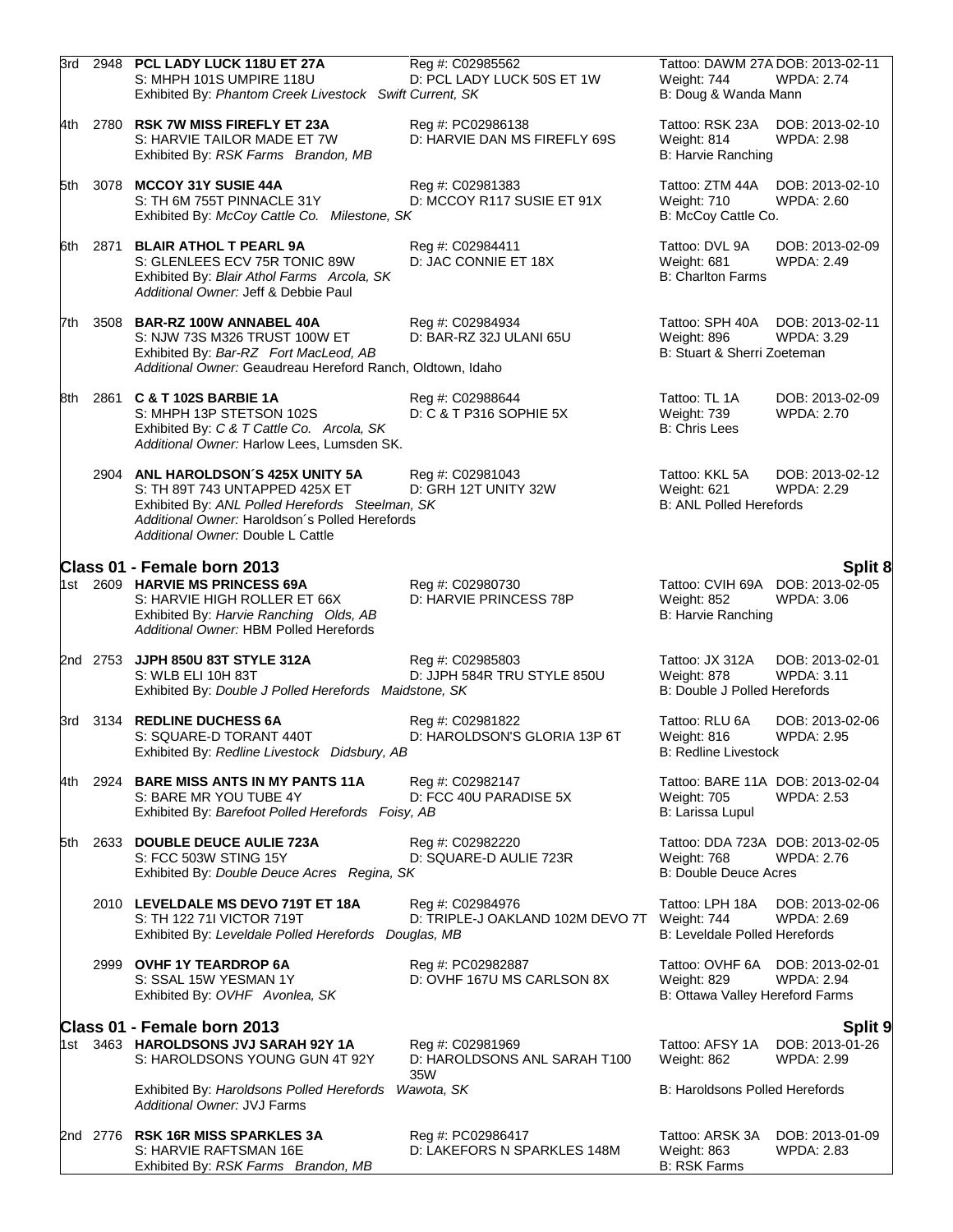| 3rd  | 2973 MHPH 506X SUNNY 112A                                                                                                                                                                                                            | Reg #: C02982791                                                | Tattoo: MHPH<br>112A                                                          | DOB: 2013-01-12                                            |
|------|--------------------------------------------------------------------------------------------------------------------------------------------------------------------------------------------------------------------------------------|-----------------------------------------------------------------|-------------------------------------------------------------------------------|------------------------------------------------------------|
|      | S: STAR KKH SSF TYMELESS 506X ET<br>Exhibited By: Medonte Highlands Polled Herefords Mississauga, ON                                                                                                                                 | D: DELHAWK SUNNY 1014 ET                                        | Weight: 957<br>B: Terry Ferguson & Family                                     | <b>WPDA: 3.17</b>                                          |
| 4th. | 3178 TCF GHC 11X MISS ULTRA 306A<br>S: TH 71U 719T MR HEREFORD 11X<br>Exhibited By: The Cliffs Farm Saskatoon, SK<br>Additional Owner: The Cliffs Farm<br>Additional Owner: David & Kurtis Reid<br>Additional Owner: Crittenden Bros | Reg #: C02983179<br>D: WUNDERBAR 40U MISS ULTRA 17Y Weight: 820 | Tattoo: THR 306A DOB: 2013-01-16<br>B: Kaitlyn Reid                           | <b>WPDA: 2.75</b>                                          |
|      | 5th 2970 MHPH 521X DAINTY 105A                                                                                                                                                                                                       | Reg #: C02982777                                                | Tattoo: MHPH<br>105A                                                          | DOB: 2013-01-05                                            |
|      | S: TH 122 711 VICTOR 521X ET<br>Exhibited By: Medonte Highlands Polled Herefords Mississauga, ON<br>Additional Owner: Ridgeview Farm                                                                                                 | D: MHPH MS 101S DAINTY 123U                                     | Weight: 901                                                                   | <b>WPDA: 2.92</b><br>B: Medonte Highlands Polled Herefords |
|      | 6th 2655 GH UPTOWN DESTINY 25A<br>S: UPS UPTOWN ET<br>Exhibited By: Hirsche Herefords and Angus LTD High River, AB<br>Additional Owner: Ken Paul                                                                                     | Reg #: C02987775<br>D: ANL BP 3D DESIRE 20S                     | Tattoo: GAH 25A<br>Weight: 762<br>B: Hirsche Herefords and Angus Ltd.         | DOB: 2013-01-14<br><b>WPDA: 2.54</b>                       |
| 7th  | 2698 M-R 100W AMERICAN HONEY 55A<br>S: NJW 73S M326 TRUST 100W<br>Exhibited By: Mission Ridge Herefords Raymore, SK                                                                                                                  | Reg #: C02980461<br>D: M-R 86U MISS YOSEMITE 55Y                | Tattoo: APKO 55A DOB: 2013-01-24<br>Weight: 902<br>B: Mission Ridge Herefords | <b>WPDA: 3.11</b>                                          |
| 8th  | 2618 OVHF MS RONDA 16A<br>S: HARVIE WINSTON 40Y<br>Exhibited By: Harvie Ranching Olds, AB<br>Additional Owner: Tinley Harvie<br>Additional Owner: Vern Featherstone<br>Additional Owner: Ghyll Beck Stud Herefords                   | Reg #: C02984084<br>D: OVHF MS RONDA 4Y                         | Tattoo: JILL 16A<br>Weight: 849<br><b>B: Jill Harvie</b>                      | DOB: 2013-01-28<br><b>WPDA: 2.97</b>                       |
|      | 9th 3509 BAR-RZ 100W ALLIE 9A<br>S: NJW 73S M326 TRUST 100W ET<br>Exhibited By: Bar-RZ Fort MacLeod, AB                                                                                                                              | Reg #: C02984933<br>D: BAR-RZ 32J ULIMA 1U                      | Tattoo: SPH 9A<br>Weight: 889<br>B: Stuart & Sherri Zoeteman                  | DOB: 2013-01-27<br>WPDA: 3.10                              |
|      | 10th 3420 LV WANDA T 152A<br>S: TH 75J 243R BAILOUT 144U ET<br>Exhibited By: Webber, Kriselly Midale, SK                                                                                                                             | Reg #: C02982154<br>D: ANL 3N WANDA 152R                        | Tattoo: TM 152A<br>Weight: 775<br><b>B: TRICIA WILGENBUSCH</b>                | DOB: 2013-01-13<br><b>WPDA: 2.57</b>                       |
|      | Class 02 - Junior Division Calf Champion and Reserve Calf Champion                                                                                                                                                                   |                                                                 |                                                                               | Split 0                                                    |

| Female. | <b>URSS OF DUING DIVISION OUN ORIGINAL AND INCOUNT ONLY ONLY ONE OPTIMIS</b>                                                                              |                                                                 |                                                         | UNIIL V                                        |  |
|---------|-----------------------------------------------------------------------------------------------------------------------------------------------------------|-----------------------------------------------------------------|---------------------------------------------------------|------------------------------------------------|--|
|         | 2879 GLENLEES DBK 57Y UMA LYN 43A<br>S: HAROLDSONS WLC JACK ET 57Y<br>Exhibited By: Glenlees Farms Arcola, SK<br>Additional Owner: Abby Hill Farms        | Reg #: C02984480<br>D: RVP 45S UMA LYN 43U                      | Tattoo: AHL 43A<br>Weight: 768<br><b>B:</b> George Lees | DOB: 2013-03-10<br>WPDA: 3.13                  |  |
|         | 3458 HAROLDSONS MIRA ET 31A<br>S: TH 71U 719T MR HEREFORD 11X<br>Exhibited By: Haroldsons Polled Herefords<br>Additional Owner: Warnyca Land & Cattle Co. | Reg #: C02989548<br>D: HAROLDSONS 37H MIRA ET 62K<br>Wawota, SK | Weight: 868<br>B: Haroldsons Polled Herefords           | Tattoo: AFSY 31A DOB: 2013-03-06<br>WPDA: 3.49 |  |

| Class 03 - Senior Division Calf Champion and Reserve Calf Champion<br>Female |             |  |                                                                                                                                                   | Split (                                                 |                                                       |                                      |
|------------------------------------------------------------------------------|-------------|--|---------------------------------------------------------------------------------------------------------------------------------------------------|---------------------------------------------------------|-------------------------------------------------------|--------------------------------------|
|                                                                              | 1st         |  | 3463 HAROLDSONS JVJ SARAH 92Y 1A<br>S: HAROLDSONS YOUNG GUN 4T 92Y                                                                                | Reg #: C02981969<br>D: HAROLDSONS ANL SARAH T100<br>35W | Tattoo: AFSY 1A<br>Weight: 862                        | DOB: 2013-01-26<br><b>WPDA: 2.99</b> |
|                                                                              |             |  | Exhibited By: Haroldsons Polled Herefords<br>Additional Owner: JVJ Farms                                                                          | Wawota, SK                                              | B: Haroldsons Polled Herefords                        |                                      |
|                                                                              | 2nd<br>2609 |  | <b>HARVIE MS PRINCESS 69A</b><br>S: HARVIE HIGH ROLLER ET 66X<br>Exhibited By: Harvie Ranching Olds, AB<br>Additional Owner: HBM Polled Herefords | Reg #: C02980730<br>D: HARVIE PRINCESS 78P              | Tattoo: CVIH 69A<br>Weight: 852<br>B: Harvie Ranching | DOB: 2013-02-05<br>WPDA: 3.06        |

## **Split 0**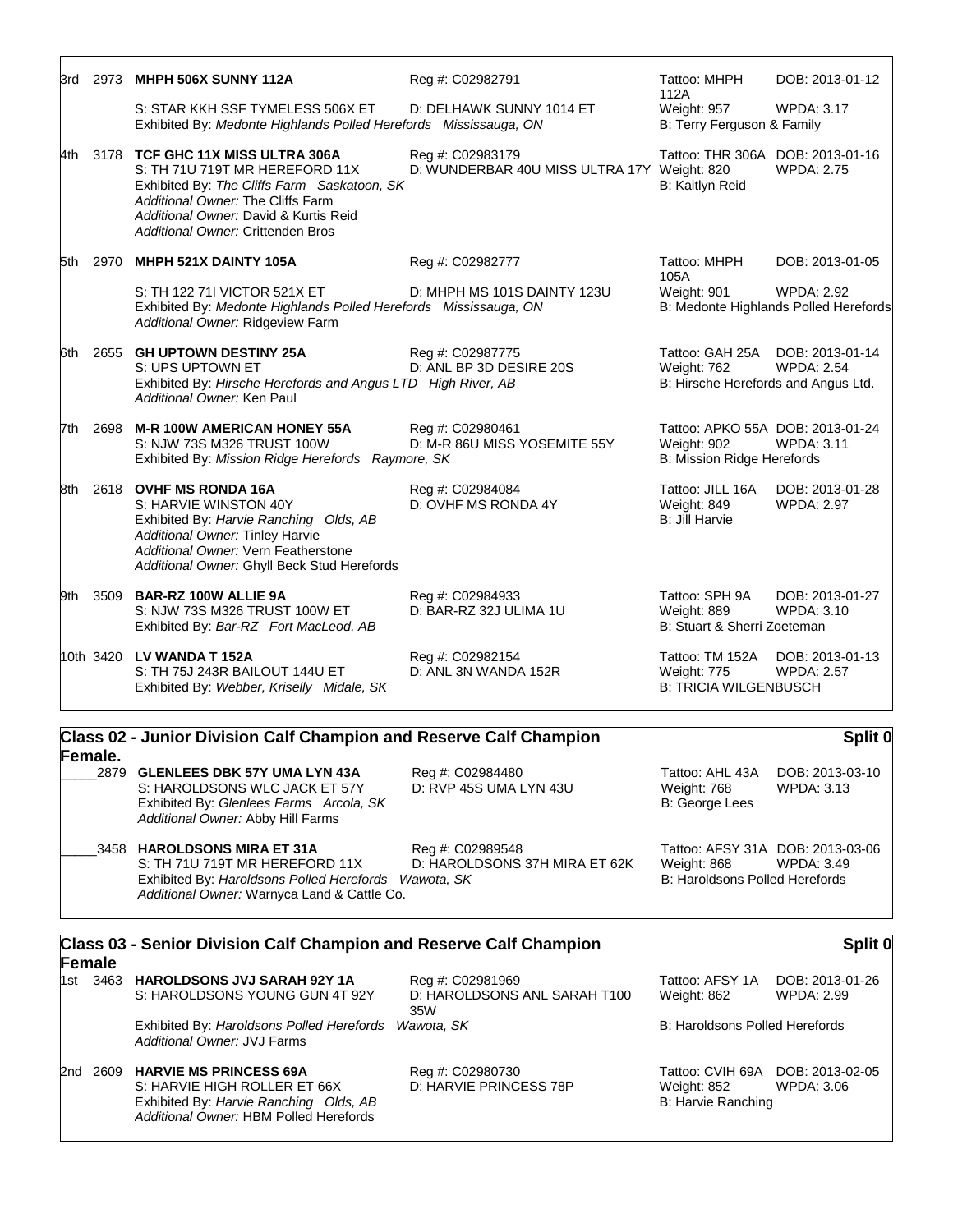|      |      | Class 04 - Female born 2012                                                                                                                                                                   |                                                                   |                                                                                                  | Split 1                              |
|------|------|-----------------------------------------------------------------------------------------------------------------------------------------------------------------------------------------------|-------------------------------------------------------------------|--------------------------------------------------------------------------------------------------|--------------------------------------|
|      |      | 1st 2882 JC DAISY 14Z<br>S: HAROLDSONS WLCBUCK 19H ET 24T<br>Exhibited By: Glenlees Farms Arcola, SK<br>Additional Owner: Ryan Irwin                                                          | Reg #: C02971221<br>D: JC MABE 28R                                | Tattoo: COY 14Z<br>Weight: 1290<br>B: Ryan Irwin                                                 | DOB: 2012-03-07<br>WPDA: 2.10        |
|      |      | 2nd 2699 M-R 32X MISS ZESTY 70Z<br>S: HF 102S LARIAT 32X<br>Exhibited By: Mission Ridge Herefords Raymore, SK                                                                                 | Reg #: C02971742<br>D: MR 44T XCELLENT 77X                        | Tattoo: APKO 70Z DOB: 2012-03-14<br>Weight: 1436<br><b>B: Mission Ridge Herefords</b>            | <b>WPDA: 2.37</b>                    |
| 3rd  |      | 2009 LEVELDALE-AYWON ZELDA 829T 29Z<br>S: JUSTAMERE 64L SHOWTIME 829T<br>Exhibited By: Leveldale Polled Herefords Douglas, MB                                                                 | Reg #: C02966757<br>D: AYWON 35U MISS MADSEN 50U 19X Weight: 1377 | Tattoo: LPH 29Z<br>B: Leveldale Polled Herefords                                                 | DOB: 2012-03-22<br>WPDA: 2.30        |
| 4th  | 2851 | <b>STONEWOOD ROSE 12Z</b><br>S: CRR ABOUT TIME 743<br>Exhibited By: Stonewood Grange Lakefield, ON                                                                                            | Reg #: C02970843<br>D: STONEWOOD ROSE 8X                          | Tattoo: SWDD 12Z DOB: 2012-04-03<br><b>Weight: 1417</b><br><b>B: STONEWOOD GRANGE</b>            | <b>WPDA: 2.42</b>                    |
| 5th  |      | 2160 SQUARE-D TANJA 58Z<br>S: GHR TAURUS 4J 42T<br>Exhibited By: Blaschuck, Mikayla Chaplin, SK                                                                                               | Reg #: C02971695<br>D: RAF ROSE 458S                              | Tattoo: SAZ 58Z<br>Weight: 1496<br>B: James Spencer Duke                                         | DOB: 2012-03-18<br><b>WPDA: 2.49</b> |
|      |      | 6th 3133 REDLINE HERSHEY 5Z<br>S: SQUARE-D TORANT 440T<br>Exhibited By: Redline Livestock Didsbury, AB                                                                                        | Reg #: C02971344<br>D: HAROLDSON'S KEMA 60R 127T                  | Tattoo: RLU 5Z<br>Weight: 1483<br><b>B: Redline Livestock</b>                                    | DOB: 2012-03-04<br><b>WPDA: 2.41</b> |
| 7th. | 2875 | <b>BCD81T XANTRA 289Z</b>                                                                                                                                                                     | Reg #: PC02968931                                                 | Tattoo: BCDO<br>289Z                                                                             | DOB: 2012-03-30                      |
|      |      | S: REMITALL TERRA COTTA 81T<br>Exhibited By: Blair Athol Farms Arcola, SK                                                                                                                     | D: BCD XANTRA 020X                                                | <b>Weight: 1178</b><br>B: Bradley C Dallas                                                       | <b>WPDA: 2.00</b>                    |
| 8th  |      | 2558 SSAL ROCK IT16Z<br>S: OVHF 167U BLUEHILLS 1X<br>Exhibited By: Clipper Cattle Company Fillmore, SK<br>Additional Owner: Six South Acres Ltd.<br>Additional Owner: Dylan Alexander Grieve  | Reg #: C02967776<br>D: OVHF005 ROCK ON 28R                        | Tattoo: SSAL 16Z DOB: 2012-03-03<br>Weight: 1330<br>B: Six South Acres Ltd.                      | <b>WPDA: 2.16</b>                    |
| 9th  | 2741 | <b>JHF LINDA 9Z</b><br>S: ANL 83T ELI ET 8X<br>Exhibited By: Johnston, Raymond Leross, SK                                                                                                     | Reg #: C02971827<br>D: JHF AMY 2X                                 | Tattoo: RAJ 9Z<br>Weight: 1356<br>B: Raymond Johnston                                            | DOB: 2012-03-04<br><b>WPDA: 2.20</b> |
|      |      | Class 04 - Female born 2012                                                                                                                                                                   |                                                                   |                                                                                                  | <b>Split 2</b>                       |
|      |      | 1st 2191 CB 122L LADY B 222Z<br>S: REMITALL ONLINE 122L<br>Exhibited By: Cayley Cattle Co. Princeton, BC<br>Additional Owner: Shar-Lo Farms                                                   | Reg #: C02966765<br>D: WLB 36N BETH ET 452S                       | Tattoo: CB 222Z<br>Weight: 1695<br>B: Caylynne Brown                                             | DOB: 2012-02-22<br><b>WPDA: 2.70</b> |
|      |      | 2nd 3462 HAROLDSONS LASSIE 425X 22Z<br>S: TH 89T 743 UNTAPPED 425X ET<br>Exhibited By: Haroldsons Polled Herefords<br>Additional Owner: Wooden Shoe Farms                                     | Reg #: C02968288<br>D: GHC MISS LASSIE 3L<br>Wawota, SK           | Tattoo: AFSY 22Z DOB: 2012-02-28<br><b>Weight: 1407</b><br><b>B: Haroldsons Polled Herefords</b> | <b>WPDA: 2.27</b>                    |
| 3rd  | 2870 | <b>BLAIR ATHOL 70X MY GIRL 34Z</b><br>S: STAR MARKET INDEX 70X ET<br>Exhibited By: Blair Athol Farms Arcola, SK                                                                               | Reg #: C02970395<br>D: BLAIR ATHOL 13 KISSES 17T                  | Tattoo: DVL 34Z<br>Weight: 1285<br><b>B: Duncan Lees</b>                                         | DOB: 2012-02-28<br><b>WPDA: 2.07</b> |
| 4th  | 2927 | J-BAR-B TM MISS TIER 6 37Z<br>S: HARVIE TAILOR MADE ET 7W<br>Exhibited By: J Bar B Warner, AB<br>Additional Owner: Katrina Taylor                                                             | Reg #: C02965888<br>D: J-BAR-B 31N MISS TIER 5 49S                | Tattoo: WBO 37Z<br>Weight: 1348<br>B: John Lutz                                                  | DOB: 2012-02-21<br><b>WPDA: 2.15</b> |
| 5th  | 2771 | <b>RSK 154U MISS TAMARA ET 28Z</b><br>S: HARVIE OVHF WALK HARD 154U<br>Exhibited By: RSK Farms Brandon, MB                                                                                    | Reg #: PC02969445<br>D: RSK 030047 MISS TAMARA 23U                | Tattoo: ARSK 28Z DOB: 2012-02-05<br>Weight: 1428<br><b>B: RSK Farms</b>                          | <b>WPDA: 2.22</b>                    |
| 6th  | 2365 | <b>SQUARE-D INVESTOR GAL 2029Z</b><br>S: STAR MARKET INDEX 70X ET<br>Exhibited By: Square D Polled Herefords<br>Additional Owner: Windy-Knoll Herefords<br>Additional Owner: Bar-JM Herefords | Reg #: C02976421<br>D: WILGOR 692P WILLOW 12R 29W<br>Langbank, SK | Tattoo: SAO 2029Z DOB: 2012-02-20<br>Weight: 1202<br>B:                                          | <b>WPDA: 1.91</b>                    |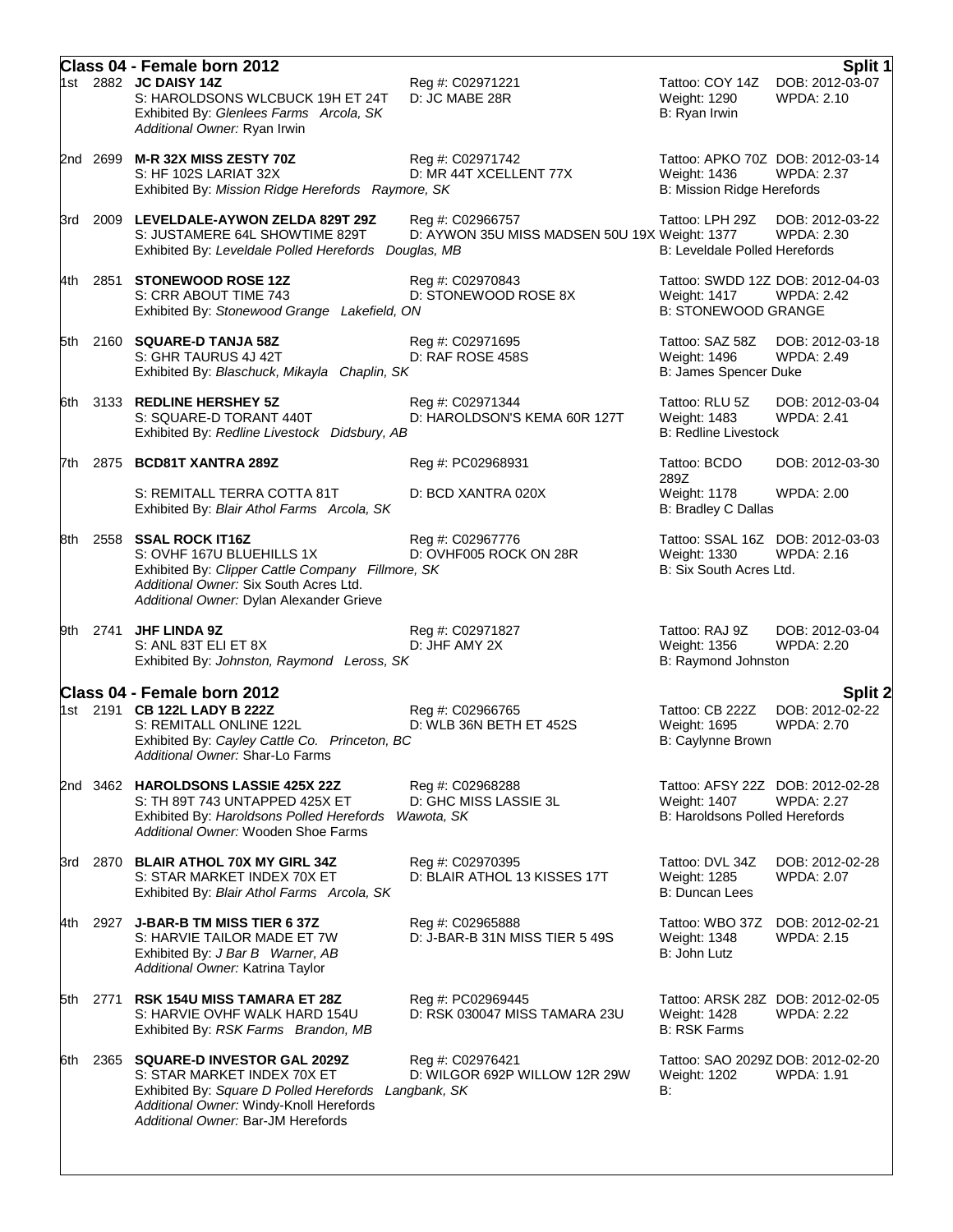| 7th |          | 2779 RSK 7W MISS SAGE 42Z<br>S: HARVIE TAILOR MADE ET 7W<br>Exhibited By: RSK Farms Brandon, MB                                                                                                                            | Reg #: PC02970026<br>D: RSK 4L SAGE 23S             | Tattoo: RSK 42Z<br><b>Weight: 1368</b><br><b>B: RSK Farms</b>                          | DOB: 2012-02-19<br><b>WPDA: 2.17</b>                  |
|-----|----------|----------------------------------------------------------------------------------------------------------------------------------------------------------------------------------------------------------------------------|-----------------------------------------------------|----------------------------------------------------------------------------------------|-------------------------------------------------------|
| 8th | 2241     | <b>JAC KANDY 5Z</b><br>S: GLENLEES ECV 75R TONIC 89W<br>Exhibited By: Charlton Farms Weyburn, SK<br><b>Additional Owner: Matthew Charlton</b>                                                                              | Reg #: P C02972526<br>D: JAC THR KANDY 6W           | Tattoo: JAC 5Z<br>Weight: 1458<br><b>B: Charlton Farms</b>                             | DOB: 2012-02-16<br><b>WPDA: 2.30</b>                  |
|     |          | 9th 2945 JJPH 229Z STYLE 229Z<br>S: WLB ELI 10H 83T<br>Exhibited By: Manchester, Darren and Kari-Rae Senlac, SK                                                                                                            | Reg #: C02969984<br>D: JJPH 584R TRU STYLE 850U     | Tattoo: JX229Z<br><b>Weight: 1141</b><br>B: Double J Polled Herefords                  | DOB: 2012-02-19<br>WPDA: 1.81                         |
|     |          | 10th 2556 OVHF 7W LASSIE 4Z<br>S: HARVIE TAYLORMADE ET 7W<br>Exhibited By: Clipper Cattle Company Fillmore, SK<br>Additional Owner: Ottawa Valley Hereford Farms<br>Additional Owner: Dylan Alexander Grieve               | Reg #: C02966426<br>D: OVHF TATIANA 22T             | Weight: 1360<br>B: Ottawa Valley Hereford Farms                                        | Tattoo: OVHF 4Z DOB: 2012-02-07<br><b>WPDA: 2.12</b>  |
|     |          | Class 04 - Female born 2012                                                                                                                                                                                                |                                                     |                                                                                        | Split 3                                               |
|     |          | 1st 2825 MOHICAN MARKET Z406<br>S: STAR MARKET INDEX 70X ET<br>Exhibited By: Remitall- West Olds, AB                                                                                                                       | Reg #: C02981104<br>D: TRM NJW NASDAG LADY 94T ET   | Tattoo: Z406<br>Weight: 1548<br><b>B: Mohican West</b>                                 | DOB: 2012-01-25<br><b>WPDA: 2.36</b>                  |
|     |          | 2nd 2408 DALMUIR SUSIE 128Z<br>S: DALMUIR WINSOME 108W<br>Exhibited By: Dalmuir Farms Lindsay, ON                                                                                                                          | Reg #: C02967536<br>D: DALMUIR SUSIE 206U           | Weight: 1398<br><b>B: Dalmuir Farms</b>                                                | Tattoo: AOBH 128ZDOB: 2012-01-26<br><b>WPDA: 2.14</b> |
|     |          | 3rd 3180 TCF EL 145W REAL CUTE 2Z<br>S: GHC EB WESTWARD 145W<br>Exhibited By: The Cliffs Farm Saskatoon, SK<br>Additional Owner: The Cliffs Farm<br>Additional Owner: David & Kurtis Reid                                  | Reg #: C02966583<br>D: GHC MISS DEANNE 63U          | Tattoo: THR 2Z<br>Weight: 1265<br><b>B: Kurtis Reid</b>                                | DOB: 2012-01-15<br>WPDA: 1.90                         |
|     |          | 4th 2665 GH 7101 NIKIA 8Z<br>S: UPS JT NEON 7101 1ET<br>Exhibited By: Hirsche Herefords and Angus LTD High River, AB<br>Additional Owner: Billy Paul                                                                       | Reg #: C02966711<br>D: GH ADAMS RAMBO NIKIA ET 423T | Tattoo: GAH 8Z<br>Weight: 1440<br>B: Hirsche Herefords and Angus Ltd.                  | DOB: 2012-01-07<br><b>WPDA: 2.14</b>                  |
|     |          | 5th 3278 STAR SINGULAR SENSATION 47Z<br>S: GO 3196 ADVANCE S109<br>Exhibited By: Copper Creek Ranch Princeton, BC                                                                                                          | Reg #: C02980234<br>D: RJ 122L SALLY 0019           | Tattoo: STAR 47Z DOB: 2012-01-11<br>Weight: 1535<br>B: Star Lake Cattle Ranch          | <b>WPDA: 2.29</b>                                     |
|     |          |                                                                                                                                                                                                                            |                                                     |                                                                                        |                                                       |
|     |          | <b>Class 05 - Junior Champion and Reserve Junior Champion Female</b><br>1st 2191 <b>CB 122L LADY B 222Z</b><br>S: REMITALL ONLINE 122L<br>Exhibited By: Cayley Cattle Co. Princeton, BC<br>Additional Owner: Shar-Lo Farms | Reg #: C02966765<br>D: WLB 36N BETH ET 452S         | Tattoo: CB 222Z<br>Weight: 1695<br>B: Caylynne Brown                                   | Split 0<br>DOB: 2012-02-22<br><b>WPDA: 2.70</b>       |
|     |          | 2nd 2882 <b>JC DAISY 14Z</b><br>S: HAROLDSONS WLCBUCK 19H ET 24T<br>Exhibited By: Glenlees Farms Arcola, SK<br>Additional Owner: Ryan Irwin                                                                                | Reg #: C02971221<br>D: JC MABE 28R                  | Tattoo: COY 14Z<br>Weight: 1290<br>B: Ryan Irwin                                       | DOB: 2012-03-07<br><b>WPDA: 2.10</b>                  |
|     |          | Class 06 Female (with 2013 tattooed calf) born 2011                                                                                                                                                                        |                                                     |                                                                                        | Split 1                                               |
|     | 1st 2972 | MHPH 301W DAINTY 205Y<br>S: MHPH 102S WYATT 301W<br>Calf at Side: MHPH 521X ACTION 106A Reg #: C02982798                                                                                                                   | Reg #: C02953894<br>D: MHPH MS 101S DAINTY 123U     | Tattoo: MHPH 205Y DOB: 2011-02-05<br>Weight: 1636<br>Tattoo: MHPH 106A DOB: 2013-01-06 |                                                       |
|     |          | S: TH 122 711 VICTOR 521X ET<br>Exhibited By: Medonte Highlands Polled Herefords Mississauga, ON                                                                                                                           | Sex: M                                              | Weight: 1244<br>B: Medonte Highlands Polled Herefords                                  | WPDA: 0.00                                            |
|     | 2nd 2750 | JJPH 510R 36N WILLOW 120Y                                                                                                                                                                                                  | Reg #: C02956405                                    | Tattoo: JX 120Y                                                                        | DOB: 2011-02-22                                       |

| S: HF 4L BEYOND 36N                                   | D: JJPH 305N WILLOW 510R | Weight: 1580                 |                 |
|-------------------------------------------------------|--------------------------|------------------------------|-----------------|
| Calf at Side: JJPH 21X CULPEPPER                      | Reg #: C02985875         | Tattoo: JX 332A              | DOB: 2013-03-19 |
| 332A                                                  |                          |                              |                 |
| S: JJPH 83T INCEPTION 21X                             | Sex: M                   | Weight: 819                  | WPDA: 0.00      |
| Exhibited By: Double J Polled Herefords Maidstone, SK |                          | B: Double J Polled Herefords |                 |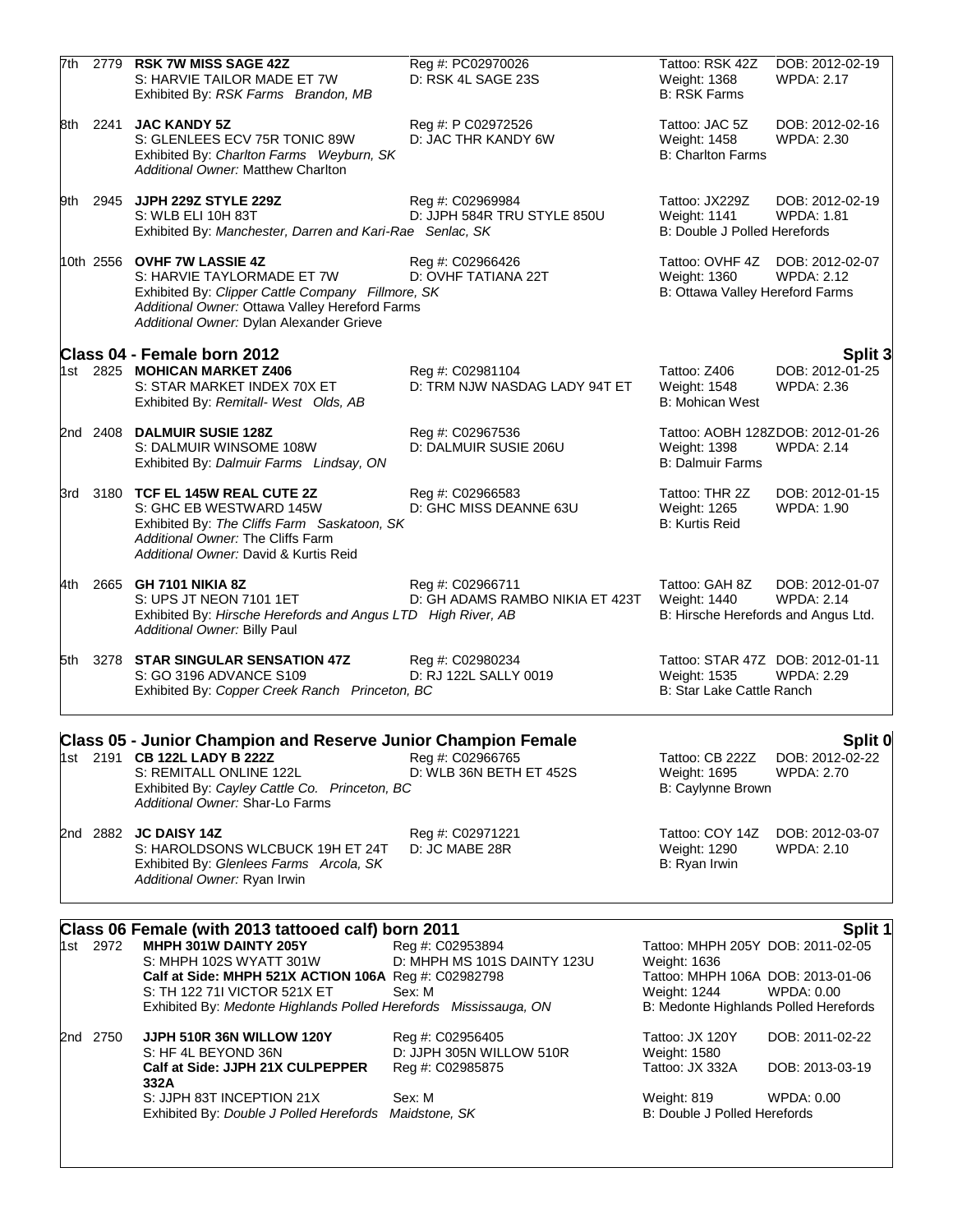| 3rd | 2613     | <b>HARVIE OVHF MS UNIQUE 17Y</b><br>S: NJW FHF 9710 TANK 45P<br>Calf at Side: HARVIE OVHF HBM MS                                                                              | Reg #: C02953908<br>D: HARVIE OVHF MS UNIQUE 80W<br>Reg #: C02981057 | Tattoo: CVIH 17Y<br>Weight: 1509<br>Tattoo: CVIH 3A     | DOB: 2011-01-29<br>DOB: 2013-01-21 |
|-----|----------|-------------------------------------------------------------------------------------------------------------------------------------------------------------------------------|----------------------------------------------------------------------|---------------------------------------------------------|------------------------------------|
|     |          | <b>UNIQUE 3A</b><br>S: OTAPAWA SKYMATE 2046 ET<br>Exhibited By: Harvie Ranching Olds, AB<br>Additional Owner: HBM Polled Herefords<br>Additional Owner: OVHF, AB              | Sex: F                                                               | <b>Weight: 797</b><br>B: Harvie Ranching                | WPDA: 0.00                         |
| 4th | 2905     | ANL R 45P 25S TEMPTRESS ET 53Y<br>S: NJW FHF 9710 TANK 45P                                                                                                                    | Reg #: C02957477<br>D: HAROLDSON'S TEMPTRESS 13P<br>25S              | Tattoo: KKL 53Y<br>Weight: 1436                         | DOB: 2011-03-19                    |
|     |          | Calf at Side: ANL R 719T TEMPTRESS<br>2A                                                                                                                                      | Reg #: C02981038                                                     | Tattoo: KKL 2A                                          | DOB: 2013-01-31                    |
|     |          | S: TH 122 71I VICTOR 719T<br>Exhibited By: ANL Polled Herefords Steelman, SK<br>Additional Owner: Topp Herefords<br>Additional Owner: Southern Cattle Co.                     | Sex: F                                                               | Weight: 654<br>B: Haroldson's Polled Herefords          | WPDA: 0.00                         |
|     | 5th 2189 | <b>BBSF 303T CINDY 88Y</b><br>S: GROSVENOR TITANIUM 80P 303T<br>Calf at Side: BBSF 100W ALLUSION<br>48A                                                                       | Reg #: C02955314<br>D: BBSF 040035 CINDY 21W<br>Reg #: C02985390     | Tattoo: BLE 88Y<br>Weight: 1695<br>Tattoo: BLE 48A      | DOB: 2011-02-20<br>DOB: 2013-02-20 |
|     |          | S: NJW 73S M326 TRUST 100W ET<br>Exhibited By: Brost Land & Cattle Co. Ltd. Irvine, AB<br>Additional Owner: Brost Land & Cattle Co. Ltd.<br>Additional Owner: Peter Herefords | Sex: M                                                               | Weight: 996<br>B: Erica Laine Brost                     | WPDA: 0.00                         |
| 6th | 2855     | <b>C &amp; T 102S YVETTE 16Y</b><br>S: MHPH 13P STETSON 102S<br>Calf at Side: C & T BREEZEWAY 719T                                                                            | Reg #: C02971578<br>D: CHADMORE MELLO MAGMA 26P<br>Reg #: C02989084  | Tattoo: TL 16Y<br><b>Weight: 1595</b><br>Tattoo: TL 36A | DOB: 2011-03-05<br>DOB: 2013-03-11 |
|     |          | <b>TAJ 36A</b><br>S: TH 122 711 VICTOR 719T<br>Exhibited By: C & T Cattle Co. Arcola, SK<br>Additional Owner: Breezeway Polled Herefords Joe and Tracey Becksted              | Sex: M                                                               | Weight: 782<br><b>B: Chris Lees</b>                     | WPDA: 0.00                         |
|     | 2775     | <b>RSK 6U MISS SAGE 64Y</b><br>S: RSK 030047 DOWN UNDER 6U                                                                                                                    | Reg #: PC02956528<br>D: RSK 4L SAGE 23S                              | Tattoo: RSK 64Y<br>Weight: 1368                         | DOB: 2011-03-21                    |
|     |          | Calf at Side: RSK HI-CLIFFE<br><b>BONDURANT 20A</b>                                                                                                                           | Reg #: PC02980789                                                    | Tattoo: RSK 20A                                         | DOB: 2013-02-05                    |
|     |          | S: TH 122 71I VICTOR 719T<br>Exhibited By: RSK Farms Brandon, MB<br>Additional Owner: Hi-Cliffe Farms                                                                         | Sex: M                                                               | Weight: 997<br><b>B: RSK Farms</b>                      | WPDA: 0.00                         |

## **Class 07 Female (with 2013 tattooed calf) born 2010 or earlier Split 1** Split 1

|     | 1st 3001 | <b>OVHF 167U MS CARLSON 8X</b><br>S: HARVIE DAN RICOCHET 167U                                | Reg #: PC02939723<br>D: GHC MISS CARLSON 78M | Tattoo: OVHF 8X<br>Weight: 1779  | DOB: 2010-02-27 |
|-----|----------|----------------------------------------------------------------------------------------------|----------------------------------------------|----------------------------------|-----------------|
|     |          | Calf at Side: OVHF 1Y TEARDROP 6A                                                            | Reg #: PC02982887                            | Tattoo: OVHF 6A                  | DOB: 2013-02-01 |
|     |          | S: SSAL 15W YESMAN 1Y                                                                        | Sex: F                                       | Weight: 829                      | WPDA: 0.00      |
|     |          | Exhibited By: OVHF Avonlea, SK                                                               |                                              | B: Ottawa Valley Herefords Farms |                 |
| 2nd | 2932     | <b>J-BAR-B NITRO LOIS 34X</b>                                                                | Reg #: C02941396                             | Tattoo: WBO 34X                  | DOB: 2010-02-25 |
|     |          | S: UPS TCC NITRO 1ET                                                                         | D: J-BAR-B 37N LOIS 31T                      | Weight: 1918                     |                 |
|     |          | Calf at Side: J-BAR-B 1X MR APACHE<br>38A                                                    | Reg #: C02981334                             | Tattoo: WBO 38A                  | DOB: 2013-02-17 |
|     |          | S: J-BAR-B 52U TOMBSTONE ET 1X                                                               | Sex: M                                       | Weight: 1067                     | WPDA: 0.00      |
|     |          | Exhibited By: J Bar B Warner, AB                                                             |                                              | B: John Lutz                     |                 |
| 3rd | 2660     | <b>GH ADAMS 796S DOMAN MISS 253W</b>                                                         | Reg #: C02926558                             | Tattoo: GAH 253W                 | DOB: 2009-01-29 |
|     |          | S: CL 1 DOMINO 796 1ET                                                                       | D: ANL 122L HANNAH 15N                       | Weight: 1812                     |                 |
|     |          | <b>Calf at Side: GH UPTOWN ANGEL</b>                                                         | Reg #: C02987780                             | Tattoo: HHK 181A                 | DOB: 2013-03-22 |
|     |          | 181A                                                                                         |                                              |                                  |                 |
|     |          | S: UPS UPTOWN                                                                                | Sex: F                                       | Weight: 680                      | WPDA: 0.00      |
|     |          | Exhibited By: Hirsche Herefords and Angus LTD High River, AB<br>Additional Owner: Billy Paul |                                              | B: Adams Hirsche Herefords       |                 |
|     |          |                                                                                              |                                              |                                  |                 |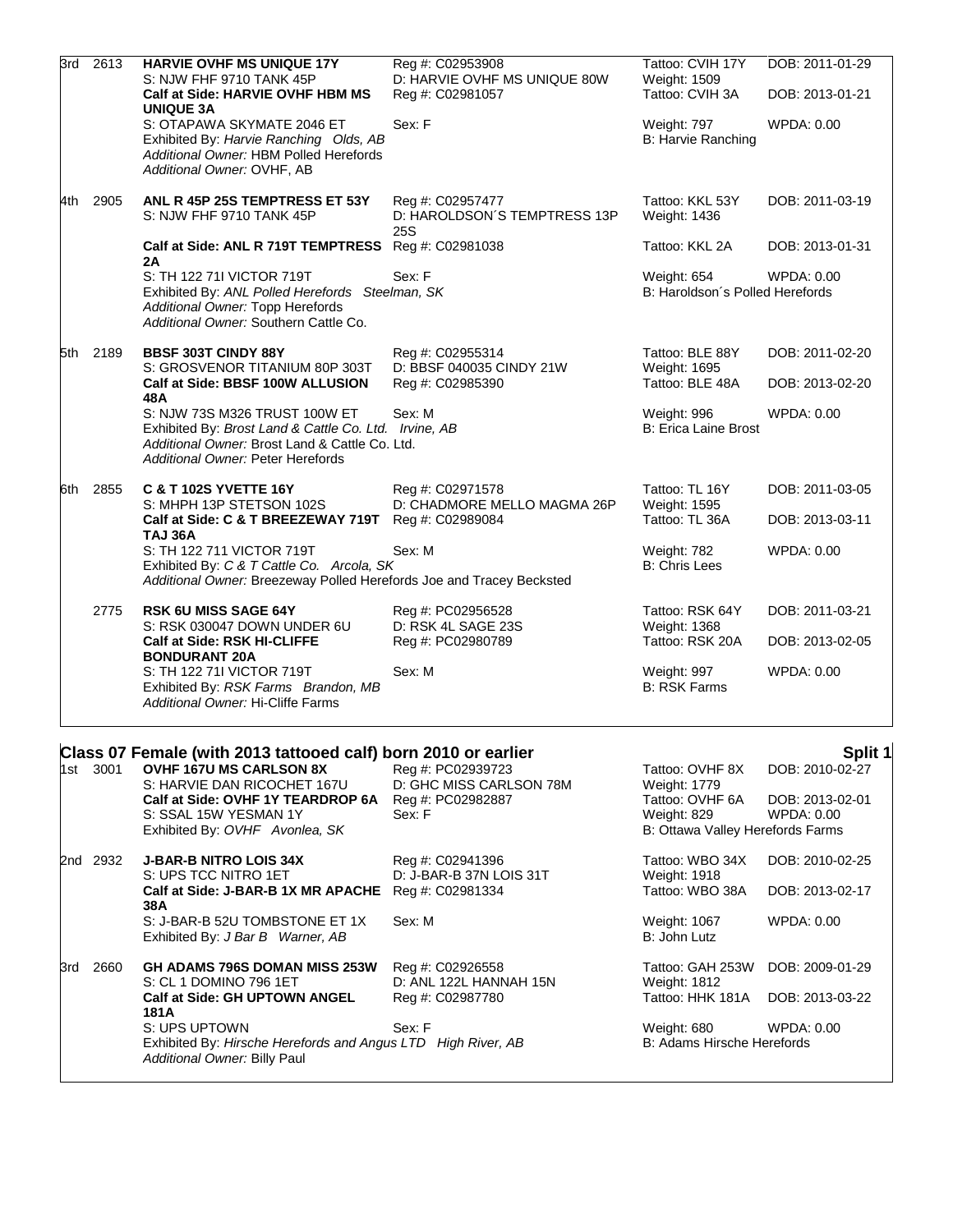|     | 1st 2972 | <b>Class 08 - Senior Champion and Reserve Senior Champion Female</b><br>Exhibited By: Medonte Highlands Polled Herefords Mississauga, ON<br>MHPH 521X ACTION 106A<br>S: TH 122 711 VICTOR 521X ET<br>Additional Owner: Double J Polled Herefords | Reg #: C02982798<br>D: MHPH 301W DAINTY 205Y              | B: Medonte Highlands Polled Herefords<br>Tattoo: MHPH 106A DOB: 2013-01-06<br>Weight: 1244 | Split 0<br><b>WPDA: 4.04</b>                           |
|-----|----------|--------------------------------------------------------------------------------------------------------------------------------------------------------------------------------------------------------------------------------------------------|-----------------------------------------------------------|--------------------------------------------------------------------------------------------|--------------------------------------------------------|
|     |          | <b>MHPH 301W DAINTY 205Y</b><br>S: MHPH 102S WYATT 301W                                                                                                                                                                                          | Reg #: C02953894<br>D: MHPH MS 101S DAINTY 123U           | Tattoo: MHPH 205Y DOB: 2011-02-05<br>Weight: 1636                                          | WPDA: 1.62                                             |
|     | 2nd 3001 | Exhibited By: OVHF Avonlea, SK<br><b>OVHF 1Y TEARDROP 6A</b><br>S: SSAL 15W YESMAN 1Y                                                                                                                                                            | Reg #: PC02982887<br>D: OVHF 167U MS CARLSON 8X           | B: Ottawa Valley Hereford Farms<br>Tattoo: OVHF 6A<br>Weight: 829                          | DOB: 2013-02-01<br><b>WPDA: 2.94</b>                   |
|     |          | <b>OVHF 167U MS CARLSON 8X</b><br>S: HARVIE DAN RICOCHET 167U                                                                                                                                                                                    | Reg #: PC02939723<br>D: GHC MISS CARLSON 78M              | Tattoo: OVHF 8X<br>Weight: 1779                                                            | DOB: 2010-02-27<br>WPDA: 1.32                          |
|     |          | Class 09 - Grand Champion and Reserve Grand Champion Female                                                                                                                                                                                      |                                                           |                                                                                            | Split 0                                                |
|     | 1st 2972 | Exhibited By: Medonte Highlands Polled Herefords Mississauga, ON<br>MHPH 521X ACTION 106A<br>S: TH 122 711 VICTOR 521X ET<br>Additional Owner: Double J Polled Herefords                                                                         | Reg #: C02982798<br>D: MHPH 301W DAINTY 205Y              | B: Medonte Highlands Polled Herefords<br>Tattoo: MHPH 106A DOB: 2013-01-06<br>Weight: 1244 | WPDA: 4.04                                             |
|     |          | MHPH 301W DAINTY 205Y<br>S: MHPH 102S WYATT 301W                                                                                                                                                                                                 | Reg #: C02953894<br>D: MHPH MS 101S DAINTY 123U           | Tattoo: MHPH 205Y DOB: 2011-02-05<br>Weight: 1636                                          | WPDA: 1.62                                             |
|     | 2nd 2191 | Exhibited By: Cayley Cattle Co. Princeton, BC<br><b>CB 122L LADY B 222Z</b><br>S: REMITALL ONLINE 122L<br>Additional Owner: Shar-Lo Farms                                                                                                        | Reg #: C02966765<br>D: WLB 36N BETH ET 452S               | B: Caylynne Brown<br>Tattoo: CB 222Z<br>Weight: 1695                                       | DOB: 2012-02-22<br><b>WPDA: 2.70</b>                   |
|     |          | Class 10 - Bull born 2013                                                                                                                                                                                                                        |                                                           |                                                                                            | Split 1                                                |
|     |          | 1st 2275 GHC C5 AMMO 148A<br>S: SHPH 2N BEEFMAN 28U<br>Exhibited By: Crittenden Bros. Imperial, SK                                                                                                                                               | Reg #: C02983544<br>D: DXB 60G JINGLES 42P                | Weight: 861<br><b>B: Crittenden Bros</b>                                                   | Tattoo: AKJA 148A DOB: 2013-04-04<br><b>WPDA: 3.91</b> |
|     | 2nd 2630 | <b>DOUBLE DEUCE TYCOON 30A</b><br>S: FCC 503W STING 15Y<br>Exhibited By: Double Deuce Acres Regina, SK                                                                                                                                           | Reg #: C02982216<br>D: MCCOY 25M SUSIE 30X                | Tattoo: DDA 30A<br>Weight: 790<br><b>B: Double Deuce Acres</b>                             | DOB: 2013-04-15<br><b>WPDA: 3.78</b>                   |
|     |          | 3rd 2110 WMB 414Y YOUNG BLOOD 131A<br>S: MHPH 9W YOUNGBLOOD 414Y<br>Exhibited By: Bieber Herefords Wolseley, SK                                                                                                                                  | Reg #: C02986630<br>D: WMB 5K'S JOY 158T                  | Weight: 762<br><b>B: Walter Bieber</b>                                                     | Tattoo: WMB 131A DOB: 2013-04-02<br><b>WPDA: 3.43</b>  |
|     |          | Class 10 - Bull born 2013                                                                                                                                                                                                                        |                                                           |                                                                                            | Split 2                                                |
|     |          | 1st 3457 HAROLDSONS DELTA ET 69A<br>S: TH 122 711 VICTOR 521X ET<br>Exhibited By: Haroldsons Polled Herefords                                                                                                                                    | Reg #: C02989528<br>D: TH 5073 JESSICA 751U<br>Wawota, SK | Weight: 816<br><b>B: Haroldsons Polled Herefords</b>                                       | Tattoo: AFSY 69A DOB: 2013-03-30<br>WPDA: 3.63         |
|     |          | 2nd 2854 C & T 60U BAGG 55A<br>S: C & T 12R BOBCAT ET 60U<br>Exhibited By: C & T Cattle Co. Arcola, SK                                                                                                                                           | Reg #: C02989086<br>D: ANL 3N FLAME 121U                  | Tattoo: VOB 55A<br><b>Weight: 735</b><br><b>B: Tina Lees</b>                               | DOB: 2013-03-24<br>WPDA: 3.18                          |
|     |          | 3rd 2188 BBSF 465Y ARDA 23A<br>S: SQUARE-D JOHN WAYNE 465Y<br>Exhibited By: Brost Land & Cattle Co. Ltd. Irvine, AB                                                                                                                              | Reg #: C02984293<br>D: BBSF 7C RUBY 10N                   | Weight: 811<br>B: Brost Land & Cattle Co. Ltd.                                             | Tattoo: GHMB 23A DOB: 2013-03-25<br><b>WPDA: 3.53</b>  |
| 4th |          | 2182 BBSF 29W ASH 69A<br>S: BBSF 101N WRANGLER 29W<br>Exhibited By: Brost Land & Cattle Co. Ltd. Irvine, AB                                                                                                                                      | Reg #: C02984287<br>D: BBSF 93N QUEEN 58X                 | Weight: 861<br>B: Brost Land & Cattle Co. Ltd.                                             | Tattoo: GHMB 69A DOB: 2013-03-20<br>WPDA: 3.66         |
|     |          | 5th 2744 JHF ROMERO 44A<br>S: ANL 83T ELI ET 8X<br>Exhibited By: Johnston, Raymond Leross, SK                                                                                                                                                    | Reg #: C02984989<br>D: MICGIL'S JESSIE 5N 26R             | Tattoo: RAJ 44A<br>Weight: 872<br>B: Raymond Johnston                                      | DOB: 2013-03-17<br><b>WPDA: 3.66</b>                   |
| 6th | 2608     | <b>HARVIE LADIES MAN ET 234A</b><br>S: HARVIE LADIES MAN 4L<br>Exhibited By: Harvie Ranching Olds, AB                                                                                                                                            | Reg #: C02989549<br>D: HARVIE MS NYLON ET 34R             | <b>Weight: 858</b><br>B: Harvie Ranching                                                   | Tattoo: CVIH 234A DOB: 2013-03-29<br><b>WPDA: 3.80</b> |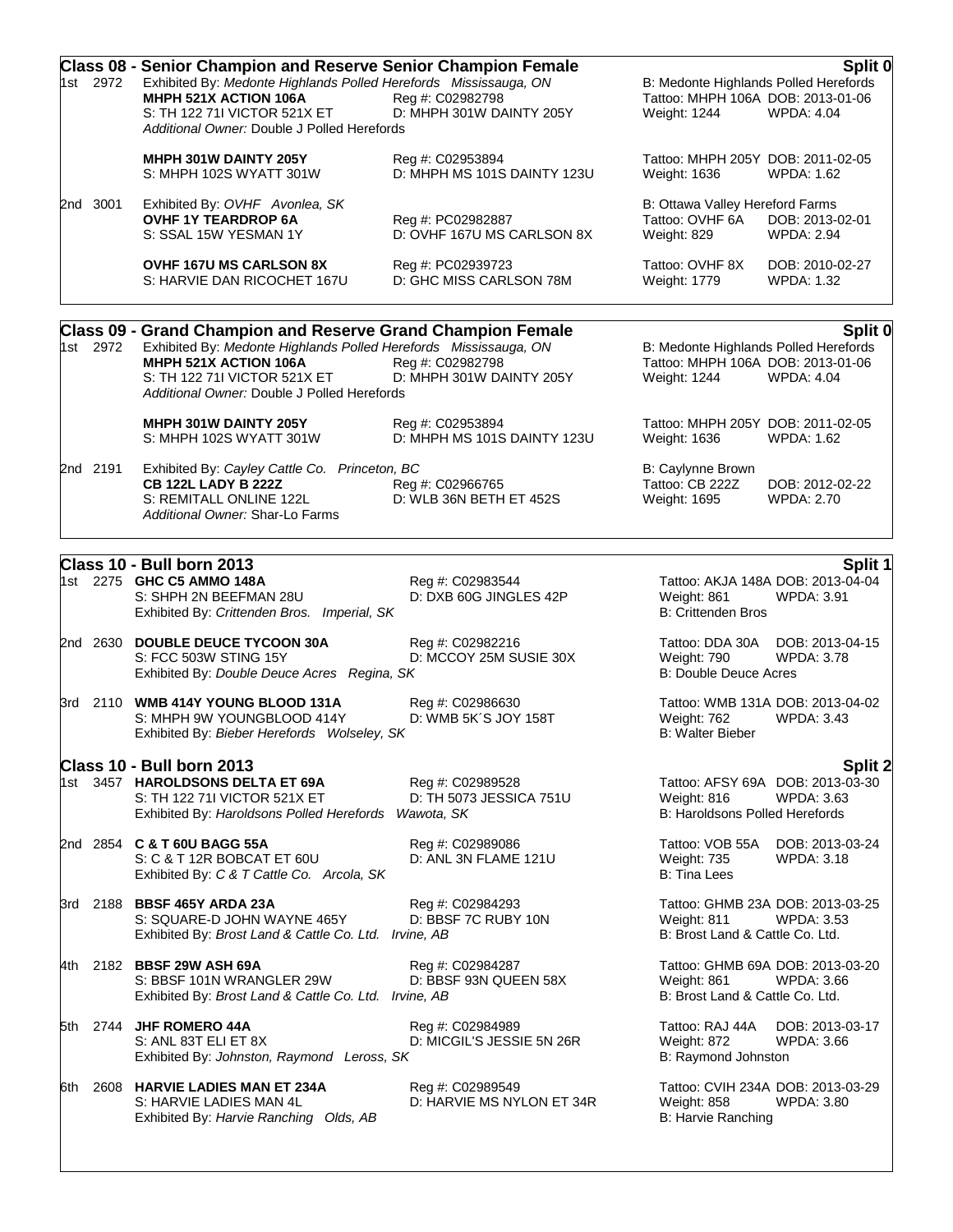|       |          | Class 10 - Bull born 2013                                                                                                                                                                              |                                                                   |                                                                                   | Split 3                              |
|-------|----------|--------------------------------------------------------------------------------------------------------------------------------------------------------------------------------------------------------|-------------------------------------------------------------------|-----------------------------------------------------------------------------------|--------------------------------------|
|       |          | 1st 2363 SQUARE-D MR BEEF 465A<br>S: SQUARE-D RANCHMAN 257R<br>Exhibited By: Square D Polled Herefords Langbank, SK<br>Additional Owner: Redline Livestock<br><b>Additional Owner: McMurray Cattle</b> | Reg #: C02985802<br>D: SQUARE-D ERIN 760U                         | Tattoo: SAZ 465A DOB: 2013-03-15<br>Weight: 843<br>B: James Spencer Duke          | <b>WPDA: 3.51</b>                    |
|       |          | 2nd 2998 OVHF AXA SHERMAN ET 18A<br>S: NJW FHF 9710 TANK 45P<br>Exhibited By: OVHF Avonlea, SK<br>Additional Owner: AXA Polled Herefords                                                               | Reg #: PC02983640<br>D: HARVIE MISS FIREFLY 51F                   | Tattoo: OVHF 18A DOB: 2013-03-14<br>Weight: 1008<br><b>B: Harvie Ranching</b>     | <b>WPDA: 4.18</b>                    |
|       |          | 3rd 2738 JENRAN 100W ANVIL 3A<br>S: NJW 73S M326 TRUST 100W ET<br>Exhibited By: Jenkins Ranche Twin Butte, AB                                                                                          | Reg #: C02989365<br>D: JENRAN 8248 BROOKE 103Y                    | Tattoo: ARJ 3A<br>Weight: 0<br><b>B: Jenkins Ranche</b>                           | DOB: 2013-03-15<br>WPDA: 0.00        |
|       | 4th 2931 | J-BAR-B 47X TIER 673A<br>S: J-BAR-B NITRO JERRY 47X<br>Exhibited By: J Bar B Warner, AB                                                                                                                | Reg #: C02987769<br>D: J-BAR-B 52U MISS TIER 5 ET 12X             | Tattoo: WBO 73A<br>Weight: 1097<br>B: John Lutz                                   | DOB: 2013-03-11<br><b>WPDA: 4.50</b> |
| 5th   |          | 3076 STANDARD-HILL 66 IGNITION 158A<br>S: SHPH 274S BARON 66W<br>Exhibited By: Standard Hill Livestock Maidstone, SK                                                                                   | Reg #: C02984799<br>D: SHPH 63N FIONA 62S                         | Tattoo: SHL 158A DOB: 2013-03-11<br>Weight: 726<br>B: Anton Myer                  | <b>WPDA: 2.98</b>                    |
|       |          | 3251 SKELTON JAZZMAN 7A<br>S: K-COW WIDELOAD 87W {DLF IEF HYF} D: SKELTON KCJ GOLD GENESIS 1X<br>Exhibited By: Skelton Cattle Company Winfield, AB                                                     | Reg #: C02988540                                                  | Tattoo: LKL 7A<br>Weight: 772<br>B: Skelton Cattle Company                        | DOB: 2013-03-15<br><b>WPDA: 3.19</b> |
|       |          | 2859 C & T BREEZEWAY 719T TAJ 36A<br>S: TH 122 711 VICTOR 719T<br>Exhibited By: C & T Cattle Co. Arcola, SK<br>Additional Owner: Breezeway Polled Hereford                                             | Reg #: C02989084<br>D: C & T 102S YVETTE 16Y                      | Tattoo: TL 36A<br>Weight: 782<br><b>B: Chris Lees</b>                             | DOB: 2013-03-11<br>WPDA: 3.20        |
|       |          | Class 10 - Bull born 2013<br>1st 3456 HAROLDSONS LOCK DOWN ET 37A<br>S: TH 89T 743 UNTAPPED 425X ET<br>Exhibited By: Haroldsons Polled Herefords                                                       | Reg #: C02989547<br>D: TL 5073 JESSICA 751U<br>Wawota, SK         | Tattoo: AFSY 37A DOB: 2013-03-07<br>Weight: 889<br>B: Haroldsons Polled Herefords | <b>Split 4</b><br><b>WPDA: 3.58</b>  |
|       |          | 2nd 2612 HARVIE OVHFAD MONEY TALKS 190A<br>S: HARVIE HIGH ROLLER ET 66X<br>Exhibited By: Harvie Ranching Olds, AB<br>Additional Owner: Anita Doktor<br>Additional Owner: OVHF, AB                      | Reg #: C02980757<br>D: HARVIE OVHF MS UNIQUE 80W                  | Tattoo: CVIH 190A DOB: 2013-03-05<br>Weight: 859<br><b>B: Harvie Ranching</b>     | <b>WPDA: 3.44</b>                    |
|       | 3rd 2881 | <b>GLENLEES DBK 110X TUNDRA 28A</b><br>S: TH 200J 63N TUNDRA 110X<br>Exhibited By: Glenlees Farms Arcola, SK                                                                                           | Reg #: C02984500<br>D: GLENLEES MAP 101S VICTORIA 52U Weight: 918 | Tattoo: AHL 28A<br><b>B: Corey Lees</b>                                           | DOB: 2013-03-01<br><b>WPDA: 3.61</b> |
| 4th - |          | 2903 ANL C 425X 33W UNTAPPED ET 49A<br>S: TH 89T 743 UNTAPPED 425X ET<br>Exhibited By: ANL Polled Herefords Steelman, SK                                                                               | Reg #: C02984282<br>D: ANL C P606 NANCY 33W                       | Tattoo: KKL 49A<br>Weight: 933<br><b>B: ANL Polled Herefords</b>                  | DOB: 2013-03-09<br>WPDA: 3.79        |
|       |          | 5th 3277 CCR S109 VANCE 301A<br>S: GO 3196 ADVANCE S109                                                                                                                                                | Reg #: C02983423<br>D: STAR KKH SSF GOTTAWANT 237Y<br>ET.         | Tattoo: CC 301A<br>Weight: 945                                                    | DOB: 2013-03-01<br><b>WPDA: 3.72</b> |
|       |          | Exhibited By: Copper Creek Ranch Princeton, BC                                                                                                                                                         |                                                                   | B: Copper Creek Ranch                                                             |                                      |
|       |          | 6th 2864 BLAIR ATHOL 946 RANCHER 42A<br>S: SQUARE-D PLAINSMAN 946Y<br>Exhibited By: Blair Athol Farms Arcola, SK                                                                                       | Reg #: C02984120<br>D: BLAIR ATHOL 6L DEE LEE 72T                 | Tattoo: DVL 42A<br>Weight: 799<br>B: Duncan Lees                                  | DOB: 2013-03-04<br><b>WPDA: 3.18</b> |
|       |          | Class 10 - Bull born 2013                                                                                                                                                                              |                                                                   |                                                                                   | <b>Split 5</b>                       |
|       |          | 1st 2481 SSAL AFTERSHOCK 12A<br>S: SSAL 15W YESMAN 1Y<br>Exhibited By: Six South Acres Ltd. Milestone, SK                                                                                              | Reg #: PC02980268<br>D: GLENLEES CL 180N NYLA 55S                 | Tattoo: SSAL 12A DOB: 2013-02-27<br>Weight: 1036<br><b>B: Six South Acres</b>     | <b>WPDA: 4.05</b>                    |
|       |          | 2nd 2183 BBSF 100W ALLUSION 48A<br>S: NJW 73S M326 TRUST 100W ET<br>Exhibited By: Brost Land & Cattle Co. Ltd. Irvine, AB                                                                              | Reg #: C02985390<br>D: BBSF 303T CINDY 88Y                        | Tattoo: BLE 48A<br>Weight: 996<br>B: Erica Laine Brost                            | DOB: 2013-02-20<br>WPDA: 3.79        |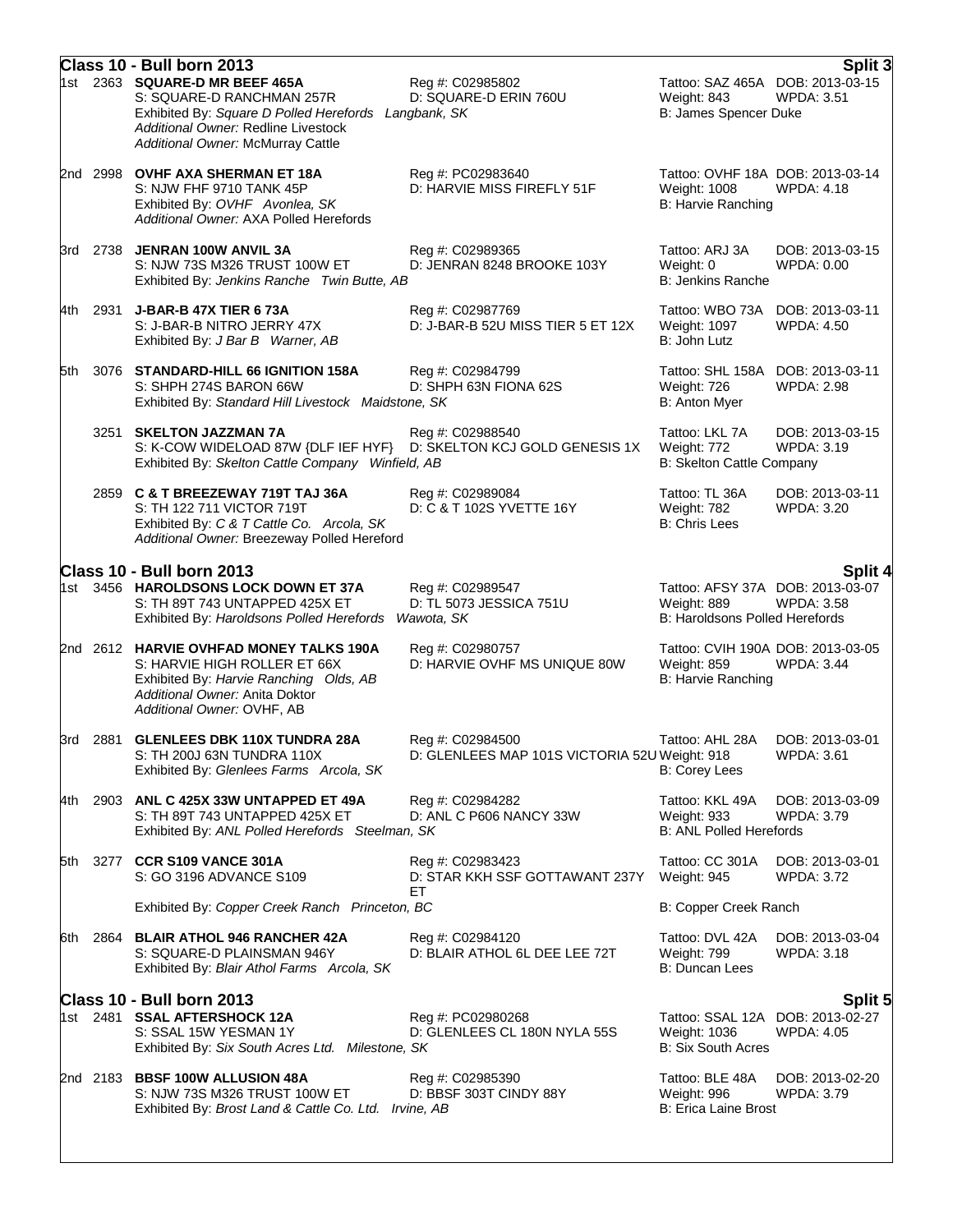|      |          | 3rd 2884 GLENLEES 452Y STARDOM 27A<br>S: TH 43P 719T VICTOR 452Y ET<br>Exhibited By: Glenlees Farms Arcola, SK                                       | Reg #: C02983355<br>D: GLENLEES 101S LIBBY 21Y             | Tattoo: AHL 27A<br><b>Weight: 935</b><br>B: George Lees            | DOB: 2013-02-26<br><b>WPDA: 3.64</b>                       |
|------|----------|------------------------------------------------------------------------------------------------------------------------------------------------------|------------------------------------------------------------|--------------------------------------------------------------------|------------------------------------------------------------|
|      |          | 4th 3452 HAROLDSONS JVJ COVERT 425X 8A<br>S: TH 89T 743 UNTAOOED 425X ET<br>Exhibited By: Haroldsons Polled Herefords<br>Additional Owner: JVJ Farms | Reg #: C02981975<br>D: CIRCLE-D 137K MAE 49S<br>Wawota, SK | Tattoo: AFSY 8A<br>Weight: 905<br>B: Haroldsons Polled Herefords   | DOB: 2013-02-18<br><b>WPDA: 3.42</b>                       |
|      |          | 5th 2928 J-BAR-B 1X MR APACHE 38A<br>S: J-BAR-B 52U TOMBSTONE ET 1X<br>Exhibited By: J Bar B Warner, AB                                              | Reg #: C02981334<br>D: J-BAR-B NITRO LOIS 34X              | Tattoo: WBO 38A<br>Weight: 1067<br>B: John Lutz                    | DOB: 2013-02-17<br><b>WPDA: 4.01</b>                       |
| 6th. |          | 2868 BLAIR ATHOL CLASSIC HUNK 17A<br>S: BLAIR ATHOL CLASSIC 53U<br>Exhibited By: Blair Athol Farms Arcola, SK                                        | Reg #: C02984396<br>D: JAC ASHLEY 9U                       | Tattoo: DVL 17A<br>Weight: 706<br><b>B: Charlton Farms</b>         | DOB: 2013-02-16<br><b>WPDA: 2.64</b>                       |
|      |          | 7th 2111 WMBJ 485T LONG SHOT 401A                                                                                                                    | Reg #: C02989541                                           | Tattoo: WMBJ<br>401A                                               | DOB: 2013-02-17                                            |
|      |          | S: KJ HVH 33N REDEEM 485T ET<br>Exhibited By: Bieber Herefords Wolseley, SK                                                                          | D: WMBJ JOY 406N                                           | Weight: 883<br>B: Walter Bieber Jr.                                | <b>WPDA: 3.32</b>                                          |
|      |          | Class 10 - Bull born 2013                                                                                                                            |                                                            |                                                                    | Split 6                                                    |
|      |          | 1st 2273 GHC MACH 1 25A<br>S: BBSF 101N WRANGLER 29W<br>Exhibited By: Crittenden Bros. Imperial, SK                                                  | Reg #: C02983485<br>D: GHC MISS SUSIE 161T                 | Weight: 886<br><b>B: Crittenden Bros</b>                           | Tattoo: AKJA 25A DOB: 2013-02-08<br><b>WPDA: 3.22</b>      |
|      |          | 2nd 2276 GHC MACH 11 26A<br>S: BBSF 101N WRANGLER 29W<br>Exhibited By: Crittenden Bros. Imperial, SK                                                 | Reg #: C02983486<br>D: GHC MISS DEW 185U                   | Weight: 918<br><b>B: Crittenden Bros</b>                           | Tattoo: AKJA 26A DOB: 2013-02-08<br>WPDA: 3.34             |
|      |          | 3rd 2749 JJPH 21X MIDNIGHT 319A<br>S: JJPH 83T INCEPTION 21X<br>Exhibited By: Double J Polled Herefords Maidstone, SK                                | Reg #: C02985918<br>D: HAROLDSONS SAFIE 62J                | Tattoo: JX 319A<br>Weight: 1086<br>B: Double J Polled Herefords    | DOB: 2013-02-12<br><b>WPDA: 4.01</b>                       |
| 5th  |          | 3486 K-COW APOLLO 7A<br>S: K-COW YAMAHA 262Y<br>Exhibited By: K-Cow Ranch Elk Point, AB                                                              | Reg #: C02982300<br>D: WLL ULTRA 7U                        | Weight: 987<br>B: K-Cow Ranch                                      | Tattoo: KJWW 7A DOB: 2013-02-12<br>WPDA: 3.62              |
|      |          | 6th 3484 K-COW ARROW 14A<br>S: K-COW TRIGGER 21X<br>Exhibited By: K-Cow Ranch Elk Point, AB                                                          | Reg #: C02982582<br>D: K-COW HAILEY 14W                    | Tattoo: KYWW 14A DOB: 2013-02-06<br>Weight: 1005<br>B: K-Cow Ranch | <b>WPDA: 3.60</b>                                          |
|      |          | 7th 3077 MCCOY 31Y KINGDOM 30A<br>S: TH 6M 755T PINNACLE 31Y<br>Exhibited By: McCoy Cattle Co. Milestone, SK                                         | Reg #: C02984785<br>D: MCCOY 58G TRISHA 8U                 | Tattoo: ZTM 30A<br>Weight: 887<br>B: McCoy Cattle Co               | DOB: 2013-02-06<br>WPDA: 3.20                              |
|      |          | 7th 2946 PCL NO ACCIDENT 719T ET 11A<br>S: TH 122 711 VICTOR 719T<br>Exhibited By: Phantom Creek Livestock Swift Current, SK                         | Reg #: C02987779<br>D: C&T 122L STARLET 9N                 | Weight: 871<br>B: Doug & Wanda Mann                                | Tattoo: DAWM 11A DOB: 2013-02-06<br><b>WPDA: 3.14</b>      |
|      |          | 8th 2768 CLAYRIDGE XPLOSIVE 9A<br>S: TLELL 199S XPLOSIVE 18X<br>Exhibited By: Clay Enterprises Wapella, SK                                           | Reg #: C02987041<br>D: BIG-GULLY E WILDCAT 99W             | Tattoo: CLAY 9A<br>Weight: 894<br><b>B: Mark Knutson</b>           | DOB: 2013-02-07<br><b>WPDA: 3.24</b>                       |
|      |          | Class 10 - Bull born 2013                                                                                                                            |                                                            |                                                                    | Split 7                                                    |
|      |          | 1st 2827 REMITALL WEST HAVANA ET 33A<br>S: CB 57U CAN DOO 102Y<br>Exhibited By: Remitall- West Olds, AB<br>Additional Owner: Brost Land & Cattle Co. | Reg #: C02984834<br>D: REMITALL MARVEL 78T                 | Tattoo: REM 33A<br>Weight: 1005<br><b>B: Remitall West</b>         | DOB: 2013-02-01<br><b>WPDA: 3.56</b>                       |
|      |          | 2nd 2774 RSK HI-CLIFFE BONDURANT 20A<br>S: TH 122 711 VICTOR 719T<br>Exhibited By: RSK Farms Brandon, MB<br>Additional Owner: Hi-Cliffe Farms        | Reg #: PC02980789<br>D: RSK 6U MISS SAGE 64Y               | Tattoo: RSK 20A<br>Weight: 997<br><b>B: RSK Farms</b>              | DOB: 2013-02-05<br><b>WPDA: 3.59</b>                       |
|      | 3rd 2969 | MHPH 521X ALLIANCE 203A                                                                                                                              | Reg #: C02982768                                           | Tattoo: MHPH                                                       | DOB: 2013-02-03                                            |
|      |          | S: TA 122 711 VICTOR 521X ET<br>Exhibited By: Medonte Highlands Polled Herefords Mississauga, ON<br>Additional Owner: Harvie Ranching                | D: MHPH MS 68M NITA 1112R                                  | 203A<br>Weight: 1128                                               | <b>WPDA: 4.03</b><br>B: Medonte Highlands Polled Herefords |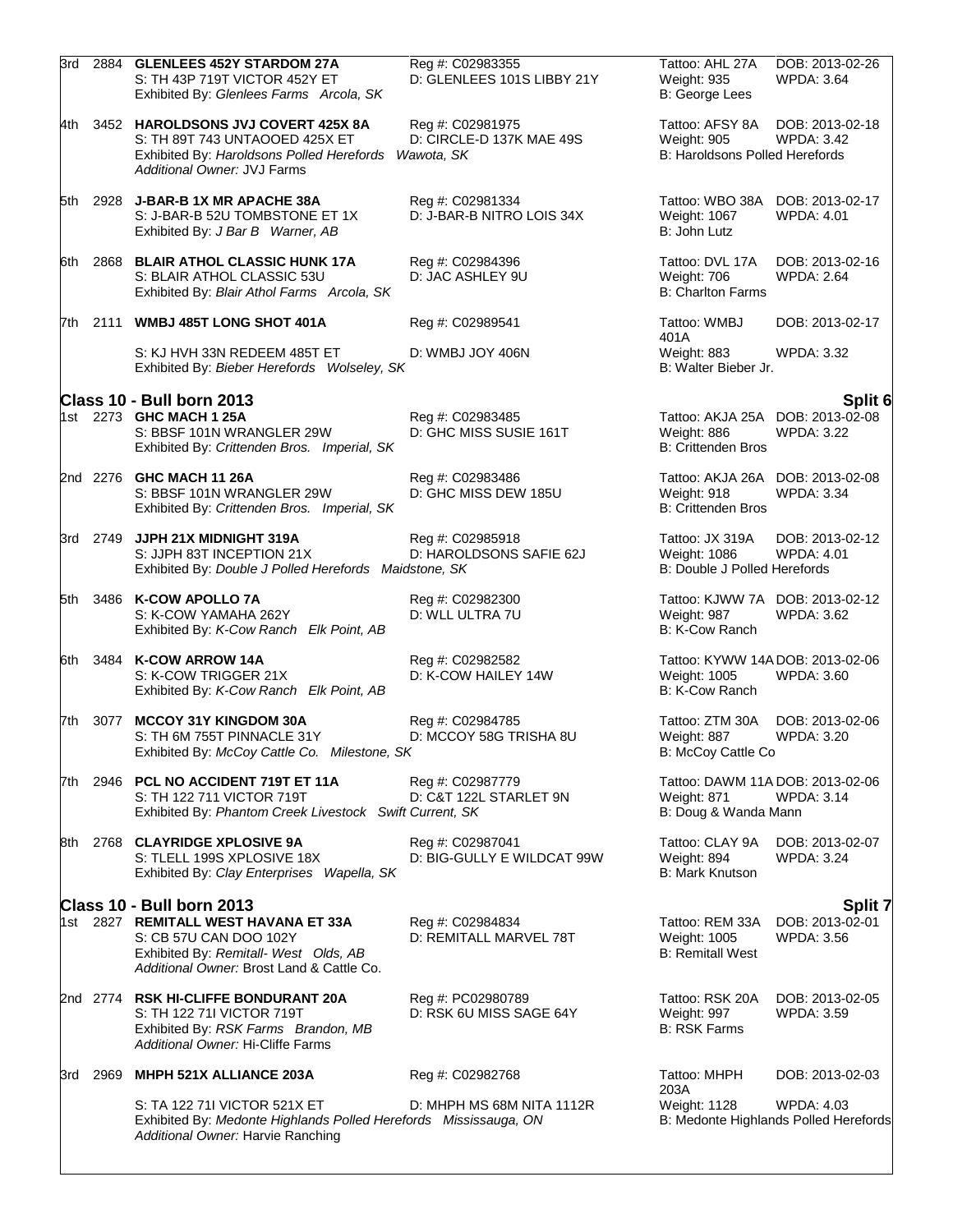| 4th   |      | 2486 SSAL ALTITUDE 3A<br>S: NJW 51U 4037 DURAMAX 8X<br>Exhibited By: Six South Acres Ltd. Milestone, SK                                                                                                               | Reg #: PC02982086<br>D: OVHF SIENNA 10S            | Tattoo: SSAL 3A<br>Weight: 1026<br><b>B: Six South Acres</b>    | DOB: 2013-02-05<br><b>WPDA: 3.69</b>                       |
|-------|------|-----------------------------------------------------------------------------------------------------------------------------------------------------------------------------------------------------------------------|----------------------------------------------------|-----------------------------------------------------------------|------------------------------------------------------------|
|       |      | 5th 2047 NCX A-TUBE 8A<br>S: BARE MR YOU TUBE 4Y<br>Exhibited By: NCX Polled Herefords Brosseau, AB                                                                                                                   | Reg #: C02980986<br>D: NCX MISS YELENA ET 8Y       | Tattoo: NCXJ 8A<br>Weight: 966<br>B: Jeanathan Cheremshynski    | DOB: 2013-02-01<br><b>WPDA: 3.40</b>                       |
|       |      | 6th 3084 MCCOY 49S JUSTICE 18A<br>S: MCCOY 55M ABSOLUTE 49S<br>Exhibited By: McCoy Cattle Co. Milestone, SK                                                                                                           | Reg #: C02984781<br>D: MCCOY 409W LIZZIE 161Y      | Tattoo: ZTM 18A<br>Weight: 889<br>B: McCoy Cattle Co            | DOB: 2013-02-01<br><b>WPDA: 3.15</b>                       |
|       |      | 7th 2964 LV PROJECT X L 14A<br>S: MEADOW-ACRES 26N KANE 62P 1S<br>Exhibited By: LV Farms Ltd. Midale, SK                                                                                                              | Reg #: C02982362<br>D: DXB 78S TANYA 29U           | Tattoo: LM 14A<br>Weight: 871<br>B: Logan Martinson             | DOB: 2013-02-02<br>WPDA: 3.10                              |
|       |      | 8th 2632 DOUBLE DEUCE LEGACY 569A<br>S: DOUBLE DEUCE EVOLUTION 23X<br>Exhibited By: Double Deuce Acres Regina, SK                                                                                                     | Reg #: C02982214<br>D: XLP IH VANESSA 569M         | Weight: 978<br><b>B: Double Deuce Acres</b>                     | Tattoo: DDA 569A DOB: 2013-02-03<br>WPDA: 3.49             |
|       |      | Class 10 - Bull born 2013                                                                                                                                                                                             |                                                    |                                                                 | Split 8                                                    |
|       |      | 1st 2778 RSK 7W LITE EM UP ET 11A<br>S: HARVIE TAILOR MADE ET 7W<br>Exhibited By: RSK Farms Brandon, MB                                                                                                               | Reg #: PC02986135<br>D: RSK 24H NINA 32N           | Tattoo: RSK 11A<br>Weight: 1059<br><b>B: RSK Farms</b>          | DOB: 2013-01-31<br><b>WPDA: 3.74</b>                       |
|       |      | 2nd 3082 MCCOY P20 GLACIER 5A<br>S: SHF PROGRESS P20<br>Exhibited By: McCoy Cattle Co. Milestone, SK                                                                                                                  | Reg #: C02984780<br>D: MCCOY 60U KALLA ET 34Y      | Tattoo: ZTM 5A<br>Weight: 894<br>B: McCoy Cattle Co.            | DOB: 2013-01-24<br><b>WPDA: 3.08</b>                       |
|       |      | 3rd 2697 M-R 9050 INTERNATIONAL 1A<br>S: BOYD WORLDWIDE 9050 ET<br>Exhibited By: Mission Ridge Herefords Raymore, SK                                                                                                  | Reg #: C02980584<br>D: M-R 9W MISS YVES 22Y        | Tattoo: APKO 1A<br>Weight: 936<br>B: Mission Ridge Herefords    | DOB: 2013-01-16<br><b>WPDA: 3.14</b>                       |
| 4th   |      | 2617 HARVIE NBFI SAF BADGER 27A<br>S: HARVIE WINSTON 40Y<br>Exhibited By: Harvie Ranching Olds, AB<br>Additional Owner: North Bluff Farms<br>Additional Owner: South Alder Farms                                      | Reg #: C02980745<br>D: HARVIE MS ULYSSES 11U       | Weight: 1040<br>B: Harvie Ranching                              | Tattoo: CVIH 27A DOB: 2013-01-31<br>WPDA: 3.67             |
|       |      | 5th 2634 DOUBLE DEUCE CREEPIN' 159A<br>S: FCC 503W STING 15Y<br>Exhibited By: Double Deuce Acres Regina, SK                                                                                                           | Reg #: C02982215<br>D: MCCOY 73R CONNIE 159W       | Weight: 1063<br><b>B: Double Deuce Acres</b>                    | Tattoo: DDA 159A DOB: 2013-01-26<br>WPDA: 3.69             |
| 6th.  |      | 3130 REDLINE BLACK LABEL 12A<br>S: HARVIE FIELDER 85Y<br>Exhibited By: Redline Livestock Didsbury, AB                                                                                                                 | Reg #: C02981834<br>D: BLAIR-ATHOL 66 FANNY ET 45W | Tattoo: RLU 12A<br>Weight: 942<br><b>B: Redline Livestock</b>   | DOB: 2013-01-30<br><b>WPDA: 3.32</b>                       |
|       |      | Class 10 - Bull born 2013                                                                                                                                                                                             |                                                    |                                                                 | Split 9                                                    |
|       |      | 1st 2974 MHPH 521X ACTION 106A                                                                                                                                                                                        | Reg #: C02982798                                   | Tattoo: MHPH<br>106A                                            | DOB: 2013-01-06                                            |
|       |      | S: TH 122 711 VICTOR 521X ET<br>Exhibited By: Medonte Highlands Polled Herefords Mississauga, ON<br>Additional Owner: Double J Polled Herefords                                                                       | D: MHPH 301W DAINTY 205Y                           | Weight: 1244                                                    | <b>WPDA: 4.04</b><br>B: Medonte Highlands Polled Herefords |
|       |      | 2nd 3177 TCF JVJ 11X THE GOODS 305A<br>S: TH 71U 719T MR HEREFORD 11X<br>Exhibited By: The Cliffs Farm Saskatoon, SK<br>Additional Owner: The Cliffs Farm<br>Additional Owner: Joe & Peggy Vey                        | Reg #: C02983178<br>D: JVJ 18L MISS BOOMER 9Y      | Weight: 1127<br><b>B: Kurtis Reid</b>                           | Tattoo: THR 305A DOB: 2013-01-13<br><b>WPDA: 3.74</b>      |
|       |      | 3rd 2747 JJPH 83T DOUBLE DOUBLE 301A<br>S: WLB ELI 10H 83T<br>Exhibited By: Double J Polled Herefords Maidstone, SK                                                                                                   | Reg #: C02894602<br>D: JJPH 539R RAYNE 840U        | Tattoo: JX 301A<br>Weight: 1040<br>B: Double J Polled Herefords | DOB: 2013-01-15<br><b>WPDA: 3.48</b>                       |
| 4th l | 3179 | JVJ TCF 719T PURPLE VIC 7A<br>S: TH 122 711 VICTOR 719T<br>Exhibited By: The Cliffs Farm Saskatoon, SK<br>Additional Owner: The Cliffs Farm<br>Additional Owner: David & Kurtis Reid<br>Additional Owner: Joe Vey Jr. | Reg #: C02980154<br>D: JVJ MISS CURRENCY 4Y        | Tattoo: IGH 7A<br>Weight: 1035<br>B: Joe Vey Jr                 | DOB: 2013-01-14<br><b>WPDA: 3.45</b>                       |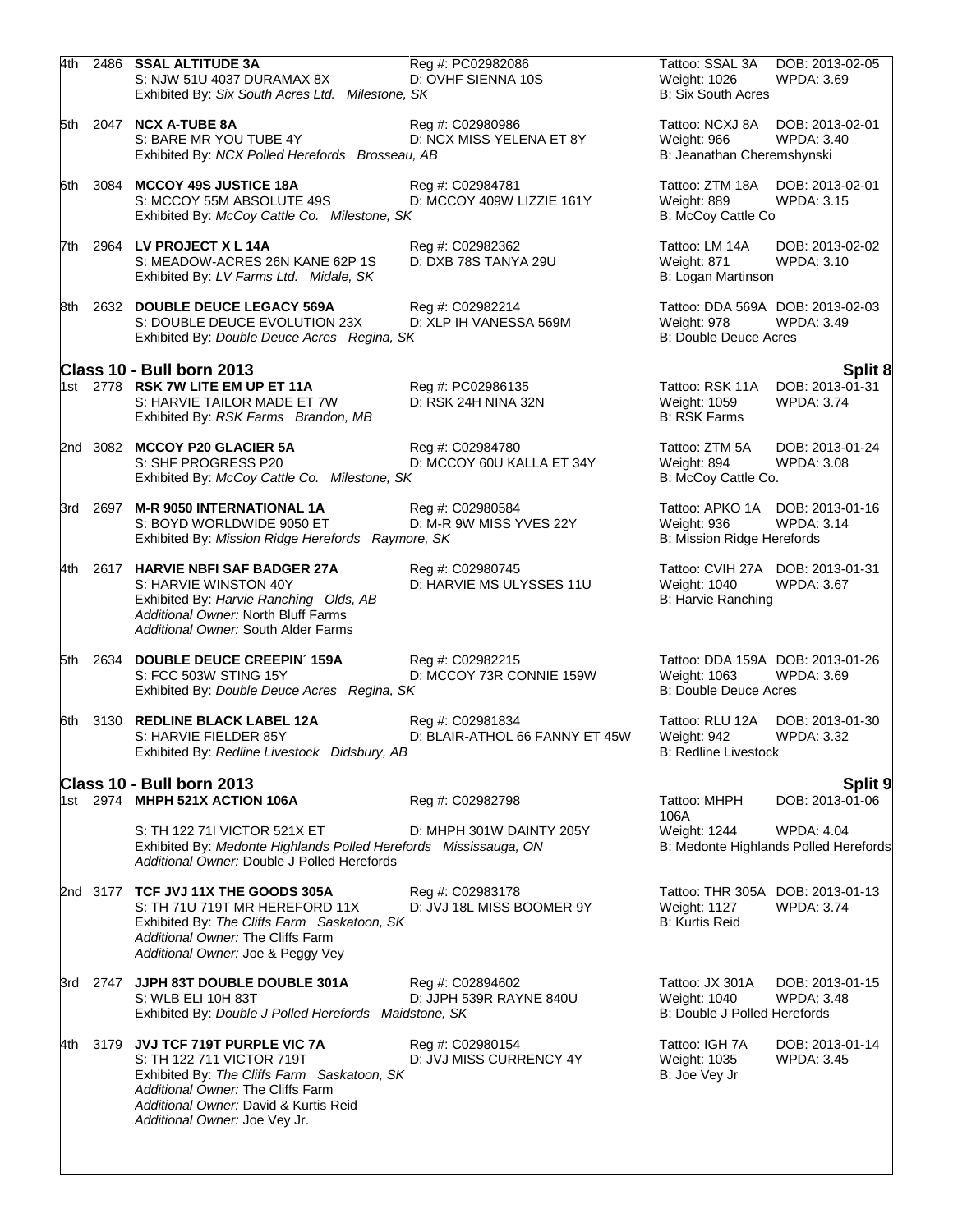| 5th   |          | 2862 BLAIR ATHOL DEALERS CHOICE 1A<br>S: BLAIRATHOL 36N TRUMP 26X<br>Exhibited By: Blair Athol Farms Arcola, SK                                                                                                            | Reg #: C02984139<br>D: BLAIR ATHOL BD CHOOSIE 125W | Tattoo: DVL 1A<br>Weight: 867<br><b>B: Duncan Lees</b>                 | DOB: 2013-01-06<br><b>WPDA: 2.81</b>                             |
|-------|----------|----------------------------------------------------------------------------------------------------------------------------------------------------------------------------------------------------------------------------|----------------------------------------------------|------------------------------------------------------------------------|------------------------------------------------------------------|
| 6th   |          | 2745 JHF TRUST 1A<br>S: NJW 73S M326 TRUST 100W<br>Exhibited By: Johnston, Raymond Leross, SK                                                                                                                              | Reg #: C02988827<br>D: LIAN 49S YESSICA 111Y       | Tattoo: RAJ 1A<br>Weight: 1000<br>B: Raymond Johnston                  | DOB: 2013-01-07<br><b>WPDA: 3.26</b>                             |
|       |          |                                                                                                                                                                                                                            |                                                    |                                                                        |                                                                  |
|       |          | <b>Class 11 - Junior Division Calf Champion and Reserve Calf Champion Bull</b><br>1st 3456 HAROLDSONS LOCK DOWN ET 37A<br>S: TH 89T 743 UNTAPPED 425X ET<br>Exhibited By: Haroldsons Polled Herefords Wawota, SK           | Reg #: C02989547<br>D: TL 5073 JESSICA 751U        | Weight: 889<br>B: Haroldsons Polled Herefords                          | Split 0<br>Tattoo: AFSY 37A DOB: 2013-03-07<br><b>WPDA: 3.58</b> |
|       |          | 2nd 2363 SQUARE-D MR BEEF 465A<br>S: SQUARE-D RANCHMAN 257R<br>Exhibited By: Square D Polled Herefords Langbank, SK<br>Additional Owner: Redline Livestock<br>Additional Owner: McMurray Cattle                            | Reg #: C02985802<br>D: SQUARE-D ERIN 760U          | Weight: 843<br>B: James Spencer Duke                                   | Tattoo: SAZ 465A DOB: 2013-03-15<br><b>WPDA: 3.51</b>            |
|       |          | Class 12 - Senior Division Calf Champion and Reserve Calf Champion Bull<br>1st 2974 MHPH 521X ACTION 106A                                                                                                                  | Reg #: C02982798                                   | Tattoo: MHPH<br>106A                                                   | Split 0<br>DOB: 2013-01-06                                       |
|       |          | S: TH 122 711 VICTOR 521X ET<br>Exhibited By: Medonte Highlands Polled Herefords Mississauga, ON<br>Additional Owner: Double J Polled Herefords                                                                            | D: MHPH 301W DAINTY 205Y                           | Weight: 1244                                                           | <b>WPDA: 4.04</b><br>B: Medonte Highlands Polled Herefords       |
|       | 2nd 2778 | <b>RSK 7W LITE EM UP ET 11A</b><br>S: HARVIE TAILOR MADE ET 7W<br>Exhibited By: RSK Farms Brandon, MB                                                                                                                      | Reg #: PC02986135<br>D: RSK 24H NINA 32N           | Tattoo: RSK 11A<br>Weight: 1059<br><b>B: RSK Farms</b>                 | DOB: 2013-01-31<br><b>WPDA: 3.74</b>                             |
|       |          |                                                                                                                                                                                                                            |                                                    |                                                                        |                                                                  |
|       |          | Class 13 - Bull born 2012<br>1st 2407 NJW 73S W18 DOWN HOME 21Z ET<br>S: SHF WONDER M326 W18 ET<br>Exhibited By: Dalmuir Farms Lindsay, ON<br>Additional Owner: Lyons Polled Herefords<br>Additional Owner: Ned & Jan Ward | Reg #: C02983932<br>D: NJW P606 72N DAYDREAM 73S   | Tattoo: 73S 21Z<br>Weight: 1988<br>B: Ned Jan Ward                     | Split 1<br>DOB: 2012-02-05<br><b>WPDA: 3.09</b>                  |
|       | 2nd 3103 | ANL A XLP ACTION ET 75Z<br>S: TH 89T 743 UNTAPPED 425X ET<br>Exhibited By: Lone Pine Cattle Services Vibank, SK<br>Additional Owner: ANL Polled Herefords, Steekman. SK                                                    | Reg #: C02977871<br>D: ANL PBG 3N SPLENDOUR 143T   | Tattoo: KKL 75Z<br>Weight: 1850<br><b>B: ANL Polled Herefords</b>      | DOB: 2012-03-25<br><b>WPDA: 3.11</b>                             |
| 3rd - | 3461     | HAROLDSONS WLC DISCOVERY ET 40X<br>S: HARVIE TAILOR MADE ET 7W<br>Exhibited By: Haroldsons Polled Herefords Wawota, SK<br>Additional Owner: Rocking L Cattle Co.                                                           | Reg #: C02976097<br>D: HAROLDSONS 37H MIRA ET 62K  | Weight: 2014<br>B: Haroldsons Polled Herefords                         | Tattoo: AFSY 40X DOB: 2012-03-16<br>WPDA: 3.33                   |
| 4th   | 2860     | MHPH 118U ZAPPA 218Z                                                                                                                                                                                                       | Reg #: C02969237                                   | Tattoo: MHPH                                                           | DOB: 2012-02-18                                                  |
|       |          | S: MHPH 101S UMPIRE 118U<br>Exhibited By: C & T Cattle Co. Arcola, SK<br><b>Additional Owner: Kurt Lees</b>                                                                                                                | D: GHC-TABOO-TCF MISS KAREN 4T                     | 218Z<br>Weight: 1820                                                   | <b>WPDA: 2.88</b><br>B: Medonte Highlands Polled Herefords       |
| 5th   | 2046     | <b>NCX ZORRO 730Z</b><br>S: FCC 40U CATALYST 13X<br>Exhibited By: NCX Polled Herefords Brosseau, AB                                                                                                                        | Reg #: C02966659<br>D: NCX SINDERALLA 730S         | Weight: 1991<br><b>B: Dennis Babiuk</b>                                | Tattoo: NCX 730Z DOB: 2012-03-08<br><b>WPDA: 3.24</b>            |
| 6th   | 2929     | JJPH 21X UPPER MANAGEMENT 203Z<br>S: JJPH 83T INCEPTION 21X<br>Exhibited By: J Bar B Warner, AB                                                                                                                            | Reg #: C02970007<br>D: JJPH 910J 103 PEACHES 422P  | Tattoo: JX 203Z<br><b>Weight: 2071</b><br>B: Double J Polled Herefords | DOB: 2012-01-15<br>WPDA: 3.11                                    |
| 7th   | 2526     | <b>WLB EMPIRE 980 91Z</b><br>S: CRR HELTON 980<br>Exhibited By: Kootenay Polled Herefords Surrey, BC<br>Additional Owner: North Bluff Farms Inc<br>Additional Owner: Kootenay Polled Herefords                             | Reg #: C02967764<br>D: WLB 50S GLORIA 106U         | Tattoo: WLB 91Z<br>Weight: 1779<br><b>B: WLB Polled Herefords</b>      | DOB: 2012-02-12<br>WPDA: 2.79                                    |
|       |          |                                                                                                                                                                                                                            |                                                    |                                                                        |                                                                  |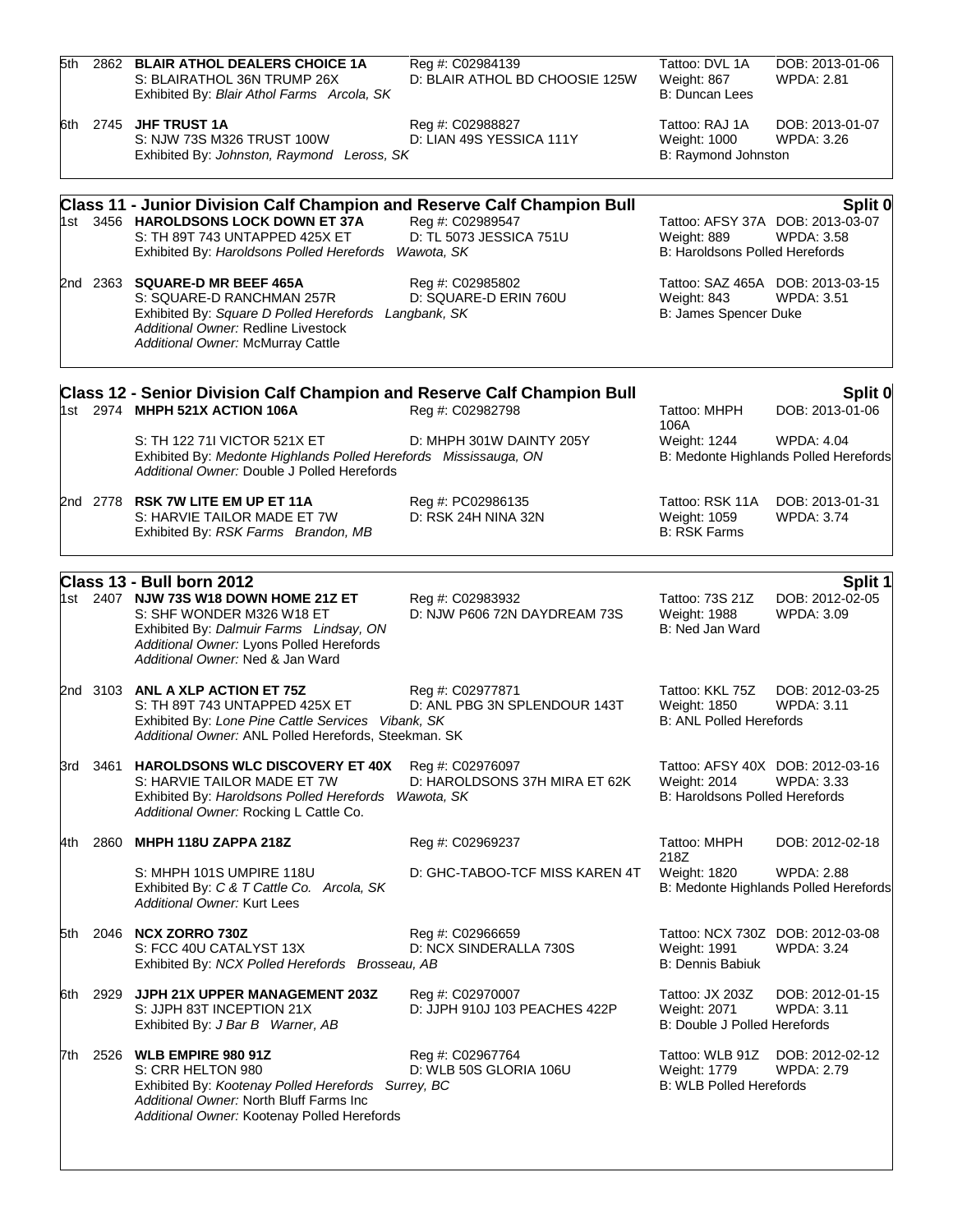| 8th | 3071 | <b>SHPH 5X CHARGER 39Z</b><br>S: CLAYRIDGE HEMI 5X<br>Exhibited By: Standard Hill Livestock Maidstone, SK                                                                                                                                                           | Reg #: C02969545<br>D: HAROLDSON'S LUCY T100 27W                  | Tattoo: SHPH 39Z DOB: 2012-03-15<br>Weight: 1575<br>B: Stephen & Christine Myer | <b>WPDA: 2.60</b>                                      |
|-----|------|---------------------------------------------------------------------------------------------------------------------------------------------------------------------------------------------------------------------------------------------------------------------|-------------------------------------------------------------------|---------------------------------------------------------------------------------|--------------------------------------------------------|
|     |      | <b>Class 14 - Junior Champion and Reserve Junior Champion Bull</b><br>1st 2407 NJW 73S W18 DOWN HOME 21Z ET<br>S: SHF WONDER M326 W18 ET<br>Exhibited By: Dalmuir Farms Lindsay, ON<br>Additional Owner: Lyons Polled Herefords<br>Additional Owner: Ned & Jan Ward | Reg #: C02983932<br>D: NJW P606 72N DAYDREAM 73S                  | Tattoo: 73S 21Z<br>Weight: 1988<br>B: Ned Jan Ward                              | Split 0<br>DOB: 2012-02-05<br>WPDA: 3.09               |
|     |      | 2nd 3103 ANL A XLP ACTION ET 75Z<br>S: TH 89T 743 UNTAPPED 425X ET<br>Exhibited By: Lone Pine Cattle Services Vibank, SK<br>Additional Owner: ANL Polled Herefords, Steekman. SK                                                                                    | Reg #: C02977871<br>D: ANL PBG 3N SPLENDOUR 143T                  | Tattoo: KKL 75Z<br>Weight: 1850<br><b>B: ANL Polled Herefords</b>               | DOB: 2012-03-25<br><b>WPDA: 3.11</b>                   |
|     |      |                                                                                                                                                                                                                                                                     |                                                                   |                                                                                 |                                                        |
|     |      | Class 15 - Bull born 2011<br>1st 2746 JJPH 83T BENCHMARK 127Y<br>S: WLB ELI 10H 83T<br>Exhibited By: Double J Polled Herefords Maidstone, SK                                                                                                                        | Reg #: C02956731<br>D: JJPH 824H TEMPTATION 804U                  | Tattoo: JX 127Y<br>Weight: 2619<br><b>B: Double J Polled Herefords</b>          | <b>Split 1</b><br>DOB: 2011-03-07<br><b>WPDA: 2.68</b> |
|     |      | 2nd 3451 HAROLDSONS YOUNG GUN 4T 92Y<br>S: HAROLDSONS WLL ANCHOR 4T                                                                                                                                                                                                 | Reg #: C02957236<br>D: HAROLDSONS BP EMERALD 122L<br>9R           | Tattoo: AFSY 92Y DOB: 2011-04-26<br>Weight: 2466                                | <b>WPDA: 2.65</b>                                      |
|     |      | Exhibited By: Haroldsons Polled Herefords<br>Additional Owner: Beck Powell                                                                                                                                                                                          | Wawota, SK                                                        | B: Haroldsons Polled Herefords                                                  |                                                        |
|     |      | 3rd 2185 SQUARE-D JOHN WAYNE 465Y<br>S: REMITALL SUPER DUTY 42S<br>Exhibited By: Brost Land & Cattle Co. Ltd. Irvine, AB<br>Additional Owner: Brost Land & Cattle Co. Ltd.<br>Additional Owner: James Duke Harvey Duke                                              | Reg #: C02958179<br>D: SQAURE-D ERIN 760U                         | Tattoo: SAZ 465Y DOB: 2011-03-03<br>Weight: 2198<br>B: James Spencer Duke       | <b>WPDA: 2.24</b>                                      |
| 4th |      | 2824 REMITALL WEST GAME DAY ET 74Y<br>S: SHF WONDER M326 W18 ET<br>Exhibited By: Remitall- West Olds, AB<br>Additional Owner: Amanda Bacon<br>Additional Owner: Glengrove Farm<br>Additional Owner: Justin Bacon<br>Additional Owner: Remitall West                 | Reg #: C02955010<br>D: REMITALL MARVEL 78T                        | Tattoo: REM 74Y<br>Weight: 2650<br><b>B: Remitall West</b>                      | DOB: 2011-04-16<br><b>WPDA: 2.82</b>                   |
| 5th |      | 3483 K-COW YES MAN 22Y<br>S: NCX K-COW SNAPSHOT 20S<br>Exhibited By: K-Cow Ranch Elk Point, AB                                                                                                                                                                      | Reg #: C02966879<br>D: K-COW TESSA 22T                            | Tattoo: KJWW 22Y DOB: 2011-03-04<br>Weight: 2339<br>B: K-Cow Ranch              | <b>WPDA: 2.38</b>                                      |
|     |      | 6th 3075 SHPH 7S DOMINATOR 70Y<br>S: SQUARE-D PAT 2N 7S<br>Exhibited By: Standard Hill Livestock Maidstone, SK                                                                                                                                                      | Reg #: C02954820<br>D: SHPH 50T RENA 74W                          | Tattoo: FGN 70Y<br><b>Weight: 2242</b><br>B: Anton Myer                         | DOB: 2011-04-20<br><b>WPDA: 2.40</b>                   |
|     |      | Class 15 - Bull born 2011                                                                                                                                                                                                                                           |                                                                   |                                                                                 | Split 2                                                |
|     |      | 1st 2274 GHC CT SAMSON 76Y<br>S: BBSF 101N WRANGLER 29W<br>Exhibited By: Crittenden Bros. Imperial, SK<br>Additional Owner: Twin View Polled Herefords                                                                                                              | Reg #: C02953955<br>D: GHC MISS LASSIE 14M                        | Tattoo: AKJA 76Y DOB: 2011-02-22<br>Weight: 2238<br><b>B: Crittenden Bros</b>   | <b>WPDA: 2.26</b>                                      |
|     |      | 2nd 2480 SSAL 15W YESMAN 1Y<br>S: OVHF 16R WARDEN 15W<br>Exhibited By: Six South Acres Ltd. Milestone, SK                                                                                                                                                           | Reg #: PC02952904<br>D: OVHF 69T WILDFIRE 10W                     | Tattoo: SSAL 1Y<br>Weight: 2489<br><b>B: Six South Acres</b>                    | DOB: 2011-02-04<br>WPDA: 2.46                          |
| 3rd |      | 3280 CB 57U CAN DOO 102Y<br>S: RVP STAR 533P CAN-AM 57U<br>Exhibited By: Copper Creek Ranch Princeton, BC<br>Additional Owner: Caylynne Brown<br>Additional Owner: Rock Bottom Farm                                                                                 | Reg #: C02953537<br>D: HF LIMELIGHT LADY 42P                      | Tattoo: CB 102Y<br>Weight: 2459<br>B: Caylynee Brown                            | DOB: 2011-01-02<br>WPDA: 2.36                          |
| 4th |      | 2664 GH 8052 MVP 67Y<br>S: UPS KNIGHT 8052<br>Exhibited By: Hirsche Herefords and Angus LTD High River, AB<br>Additional Owner: Kelsey Hirsche<br>Additional Owner: Billy Paul                                                                                      | Reg #: PC02960657<br>D: GH ADAMS 796S DOMAN MISS 253WWeight: 2336 | Tattoo: HHK 67Y<br>B: Adams Hirsche Herefords                                   | DOB: 2011-02-01<br><b>WPDA: 2.31</b>                   |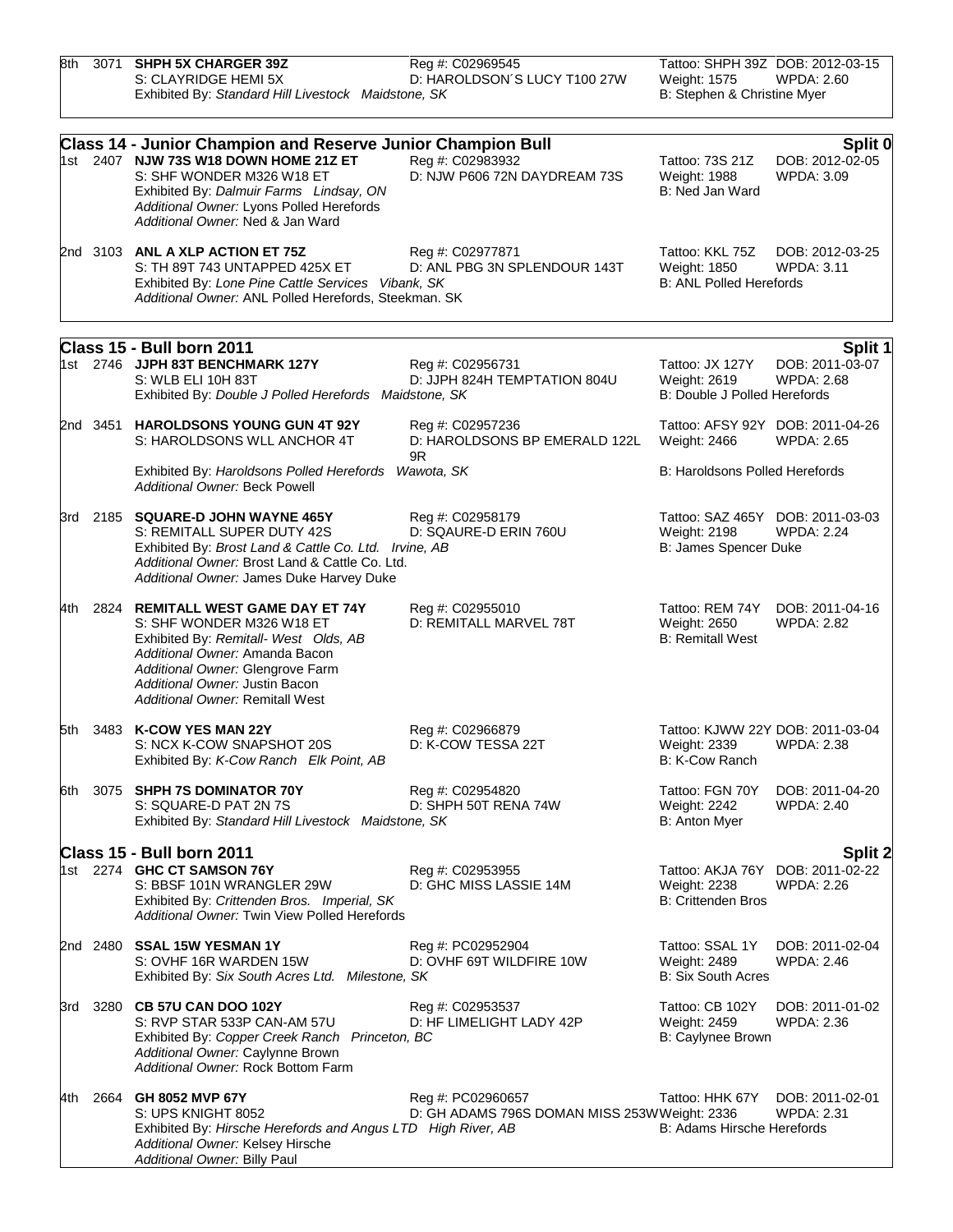| 5th  |          | 2011 PCL Y NOT ME R117 ET 1Y<br>S: SHF RIBEYE M326 R117<br>Exhibited By: Leveldale Polled Herefords Douglas, MB                                                                     | Reg #: C02955379<br>D: C&T 122L STARLET 9N              | Tattoo: DAWM 1Y DOB: 2011-01-28<br>Weight: 2260<br>B: Doug & Wanda Mann         | <b>WPDA: 2.22</b>                               |
|------|----------|-------------------------------------------------------------------------------------------------------------------------------------------------------------------------------------|---------------------------------------------------------|---------------------------------------------------------------------------------|-------------------------------------------------|
| 6th. |          | 3485 K-COW YAMAHA 262Y                                                                                                                                                              | Reg #: C02953303                                        | Tattoo: KJWW                                                                    | DOB: 2011-01-28                                 |
|      |          | S: K-COW WIDELOAD 87W<br>Exhibited By: K-Cow Ranch Elk Point, AB<br>Additional Owner: Rednex Ranch                                                                                  | D: LAKEFORD HAIL 262M                                   | 262Y<br>Weight: 2482<br>B: K-Cow Ranch                                          | <b>WPDA: 2.44</b>                               |
|      |          | 2701 HF 503W KINGDOM 236Y<br>S: REMITALL ALLIANCE 503W<br>Exhibited By: Mission Ridge Herefords Raymore, SK<br>Additional Owner: Holmes Farms- Jay Holmes and Sheila Kirk           | Reg #: C02959176<br>D: HF 29F GOLDIE 36P                | Tattoo: ALWI 236Y DOB: 2011-02-24<br>Weight: 2460<br>B: Mission Ridge Herefords | <b>WPDA: 2.48</b>                               |
|      |          | <b>Class 16 - Senior Champion and Reserve Senior Champion Bull</b>                                                                                                                  |                                                         |                                                                                 | Split 0                                         |
|      |          | 1st 2746 JJPH 83T BENCHMARK 127Y<br>S: WLB ELI 10H 83T<br>Exhibited By: Double J Polled Herefords Maidstone, SK                                                                     | Reg #: C02956731<br>D: JJPH 824H TEMPTATION 804U        | Tattoo: JX 127Y<br>Weight: 2619<br>B: Double J Polled Herefords                 | DOB: 2011-03-07<br><b>WPDA: 2.68</b>            |
|      |          | 2nd 3451 HAROLDSONS YOUNG GUN 4T 92Y<br>S: HAROLDSONS WLL ANCHOR 4T                                                                                                                 | Reg #: C02957236<br>D: HAROLDSONS BP EMERALD 122L<br>9R | Tattoo: AFSY 92Y DOB: 2011-04-26<br>Weight: 2466                                | <b>WPDA: 2.65</b>                               |
|      |          | Exhibited By: Haroldsons Polled Herefords Wawota, SK<br><b>Additional Owner: Beck Powell</b>                                                                                        |                                                         | <b>B: Haroldsons Polled Herefords</b>                                           |                                                 |
|      |          | <b>Class 17 - Grand Champion and Reserve Grand Champion Bull</b><br>1st 2746 JJPH 83T BENCHMARK 127Y<br>S: WLB ELI 10H 83T<br>Exhibited By: Double J Polled Herefords Maidstone, SK | Reg #: C02956731<br>D: JJPH 824H TEMPTATION 804U        | Tattoo: JX 127Y<br>Weight: 2619<br>B: Double J Polled Herefords                 | Split 0<br>DOB: 2011-03-07<br><b>WPDA: 2.68</b> |
|      |          | 2nd 3451 HAROLDSONS YOUNG GUN 4T 92Y<br>S: HAROLDSONS WLL ANCHOR 4T                                                                                                                 | Reg #: C02957236<br>D: HAROLDSONS BP EMERALD 122L<br>9R | Tattoo: AFSY 92Y DOB: 2011-04-26<br>Weight: 2466                                | <b>WPDA: 2.65</b>                               |
|      |          | Exhibited By: Haroldsons Polled Herefords Wawota, SK<br><b>Additional Owner: Beck Powell</b>                                                                                        |                                                         | <b>B: Haroldsons Polled Herefords</b>                                           |                                                 |
|      | 1st 3460 | Class 18 - Breeder's Herd<br>Breeder's Herd<br>Exhibited By: Haroldsons Polled Herefords Wawota, SK                                                                                 |                                                         |                                                                                 | Split 1                                         |
|      | 2482     | Breeder's Herd<br>Exhibited By: Six South Acres Ltd. Milestone, SK                                                                                                                  |                                                         |                                                                                 |                                                 |
|      | 2616     | Breeder's Herd<br>Exhibited By: Harvie Ranching Olds, AB                                                                                                                            |                                                         |                                                                                 |                                                 |
|      | 2659     | Breeder's Herd                                                                                                                                                                      |                                                         |                                                                                 |                                                 |

Exhibited By: *Hirsche Herefords and Angus LTD High River, AB*

2748 **Breeder´s Herd** Exhibited By: *Double J Polled Herefords Maidstone, SK*

- 2782 **Breeder´s Herd** Exhibited By: *RSK Farms Brandon, MB*
- 2857 **Breeder´s Herd** Exhibited By: *C & T Cattle Co. Arcola, SK*
- 2872 **Breeder´s Herd** Exhibited By: *Blair Athol Farms Arcola, SK*
- 2971 **Breeder´s Herd** Exhibited By: *Medonte Highlands Polled Herefords Mississauga, ON*